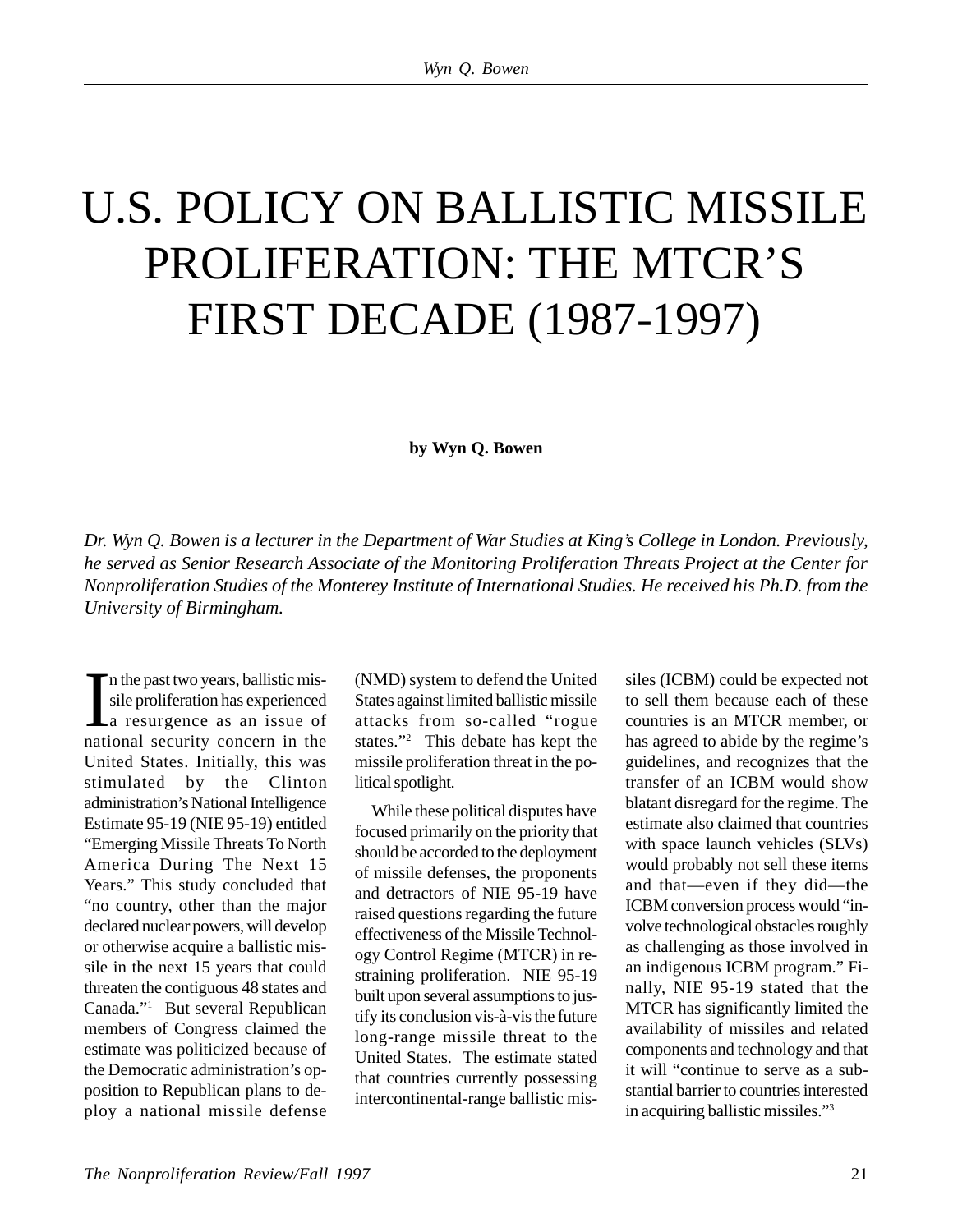The validity of these assumptions was subsequently called into question by a General Accounting Office (GAO) report requested by Republican Congressman Floyd D. Spence to assess the accuracy of the estimate. In August 1996, the GAO concluded that NIE 95-19 had misleadingly presented these and other "implicit critical assumptions" as "fact-based judgments."4 In December 1996, an independent non-governmental panel of experts led by former Central Intelligence Agency Director Robert Gates determined there was no evidence that NIE 95- 19 had been politicized. However, the panel concluded that the estimate had placed "too much of a burden" on the regime "as a means of limiting the flow of missile technology to rogue states."5 Although it was acknowledged that the MTCR had been "a positive influence" in restraining proliferation, the panel emphasized that the regime is entirely voluntary and "each country makes its own decisions."

Coincidentally, April 1997 marked the  $10<sup>th</sup>$  anniversary of the MTCR, which was formed in 1987 by the United States and its G-7 allies (Canada, France, Italy, Japan, the United Kingdom, and West Germany) as a voluntary arrangement designed to restrain the proliferation of nuclear-capable ballistic and cruise missiles. Although the MTCR was not intended to limit peaceful, civilian applications of rocket technology, the regime recognized the dual-use nature of SLV technology. Accordingly, the regime sought to control the transfer of civilian as well as military rocket technology. In 1993, member states broadened the regime's coverage to encompass missiles capable of delivering all weapons of mass destruction

(WMD) as a means of combatting increased chemical and biological (CBW) weapons proliferation. Moreover, since 1987, membership has grown from seven relatively likeminded states to 29 diverse nations, including Argentina, Brazil, Russia, and South Africa, each of which was once targeted by the regime.

Since its announcement, however, the MTCR has been surrounded by controversy. One of the most heated debates has been the issue of controlling the export of space launch technology. This has been a source of dispute between member and nonmember states, among the member states themselves, and between certain agencies of the U.S. government. Other issues have involved the lax enforcement of the regime's guidelines by certain member states, Congress' enactment of a law to punish foreign and American entities that violate the regime's guidelines, and China's continued missile sales (despite its agreement with Washington to "adhere" to the guidelines). Such controversies are certain to continue in the future. Numerous instances of missile proliferation from Russia in recent months have called into question Moscow's ability and/ or intention to enforce its MTCR commitments effectively. Furthermore, U.S.-Ukrainian negotiations over the latter's future membership in the regime have reached an impasse because of Kyiv's refusal to forfeit its inventory of Scud missiles.

Despite these controversies, missile proliferation has been slowed dramatically since 1987 by the MTCR, which has made ballistic missile development much more difficult for countries in the developing world by driving up both the economic and political costs associated with proliferation. Given the resurgence of missile proliferation as a security issue and its coincidence with the  $10<sup>th</sup>$  anniversary of the MTCR, this article traces the origins and development of both the regime and U.S. missile nonproliferation policy from the late 1970s until the present day. The article has several objectives. First, to identify pivotal points in the regime's formulation, beginning with its pre-history in the late 1970s and early-mid 1980s and moving through its various amendments over time. Second, to evaluate how effective the regime has been in restraining the proliferation of ballistic missiles since its founding in 1987. And, third, to cast some light on the politics which have surrounded the MTCR in the past decade, both within the U.S. government and among the member states of the regime. In its conclusion, the study considers some of the current problems confronting the MTCR as it looks to the challenges it must face in its second decade.

# **THE PRE-HISTORY OF THE MTCR**

# **Identifying and Defining the Missile Threat (1977-1983)**

While American concern with the horizontal proliferation of ballistic missiles can be traced at least as far back as the Egyptian-Israeli rocket race of the early 1960s, it did not become a significant issue until the late 1970s and early 1980s. Although this new attention was prompted in part by Soviet transfers of 280 kilometer (km)-range Scud-B missiles to several Arab countries, American concern intensified primarily because of the progress that several countries were making in developing and producing their own rockets. This centered on the activities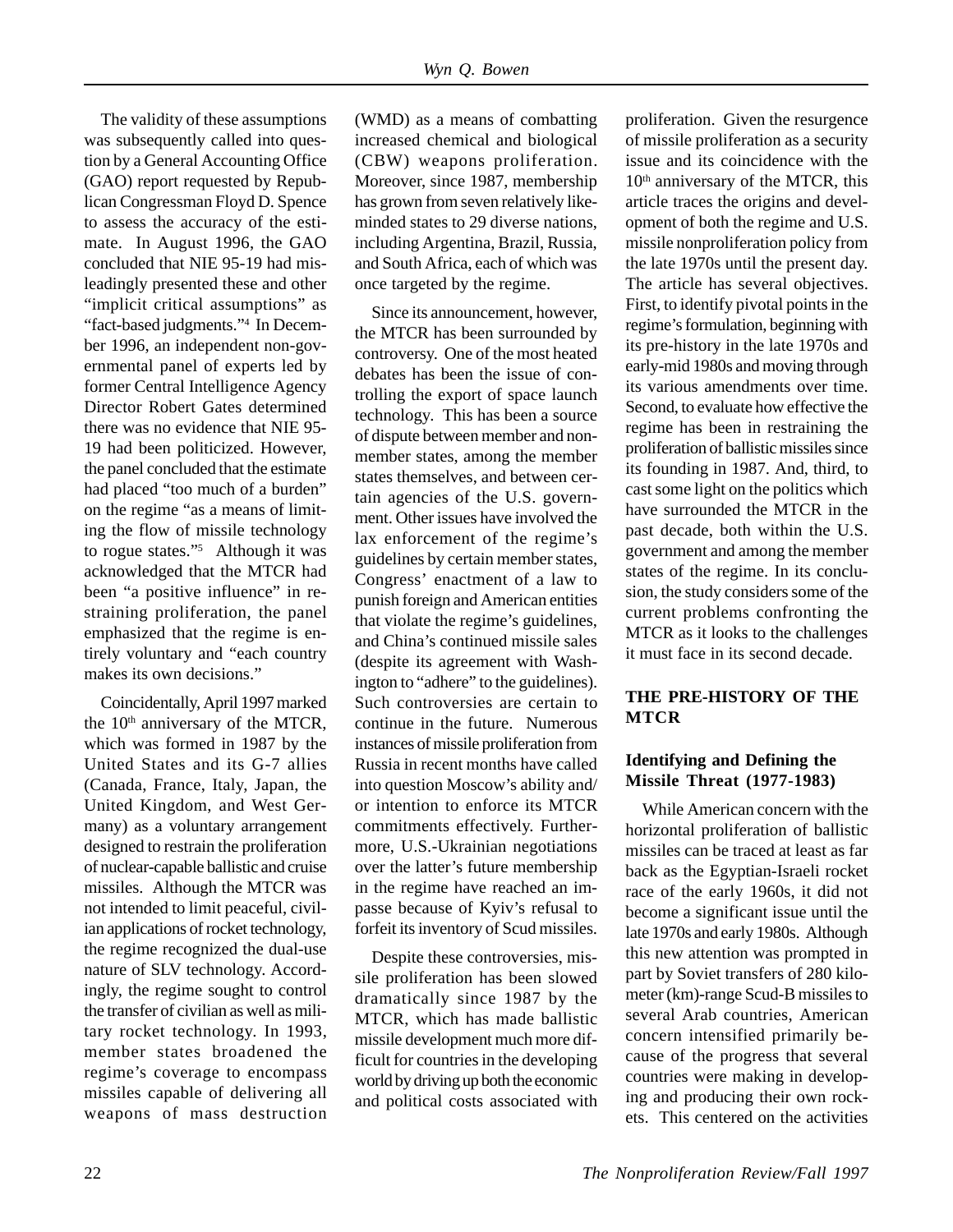of five principal countries, including Israel, Libya, South Korea, Taiwan, and India. American concern was exacerbated by each country's simultaneous pursuit of civilian and suspected military nuclear programs. In short, Washington became anxious about the potential role ballistic missiles might play as delivery vehicles for nuclear weapons in the developing world.

All of these indigenous programs were dependent upon acquiring rocket components, technical knowhow, and manufacturing technology from a limited number of primarily industrialized countries. In more than one instance, they benefited from the diversion of technology and knowhow from the civilian sector. Towards the end of the Carter administration, the U.S. Arms Control and Disarmament Agency (ACDA) summarized the nature of the missile problem in its 1980 annual report, which stated that:

US technology (in the form of products or know-how) with direct applicability to missile production could indeed be purchased component by component, ostensibly for civilian purposes through normal com-<br>mercial licensing licensing procedures.<sup>6</sup>

By the end of the Carter administration, the U.S. government had identified the horizontal proliferation of nuclear-capable missiles as a growing threat to regional stability and, more importantly, to America's security and foreign policy interests. The United States had also defined the nature of the problem; while the Soviet Union was willing to sell Scud-B missiles to its client states in the Middle East, other developing countries were acquiring the necessary components, technical knowhow, and manufacturing technology

from abroad to develop their own missiles indigenously. These items were acquired from industrialized countries, such as France, Italy, the Soviet Union, the United Kingdom, the United States, and West Germany. The fact that much of it was "dual-use" and at first glance did not appear directly relevant to missile development and production exacerbated the problem. By 1981, therefore, it was apparent that if missile proliferation was to be checked, then export controls in the United States and elsewhere would need to be reformed accordingly.

It was this foreign dependency that drove the Reagan administration to formulate a supply-side policy in an attempt to restrain the spread of nuclear-capable missiles. This policy manifested itself in National Security Decision Directive 70 (NSDD-70) of November 30, 1982. NSDD-70 instructed the relevant U.S. executive agencies to implement appropriate methods to restrain the spread of nuclear-capable ballistic and cruise missiles. The directive instructed that civilian rocket technology should be equally as controlled, and the U.S. government was directed to work with other missile technology suppliers to assemble whatever controls were decided upon on a multilateral basis. NSDD-70 officially broadened U.S. nuclear nonproliferation policy to encompass nuclear-capable, unmanned delivery systems. In doing so, the Reagan administration singled out ballistic and cruise missiles as the most destabilizing means of nuclear weapon delivery proliferating in the developing world.<sup>7</sup>

#### **Responding to the Threat (1983- 1987)**

In conjunction with NSDD-70, the Reagan administration negotiated the MTCR with America's G-7 partners between 1983 and 1987. Member states jointly announced the regime's formation on April 16, 1987.8 The MTCR was not a legally binding international agreement nor a treaty—like the Treaty on the Non-Proliferation of Nuclear Weapons (NPT)—but a voluntary arrangement designed to limit the risk of nuclear proliferation by controlling the transfer of equipment and technology that could contribute to the development and production of nuclear-capable, unmanned delivery systems.9 The participants had agreed to common guidelines and to a common annex of items to be controlled.<sup>10</sup> In doing so, the G-7 countries sought to prevent any of the participants from gaining a commercial advantage over the other mem $bers.<sup>11</sup>$ 

Under the MTCR, states defined a nuclear-capable missile as one able to deliver a 500 kilogram (kg) or greater payload to a distance of 300 km or more. These parameters corresponded to the perceived minimum weight of an unsophisticated nuclear warhead, and to the "strategic distances in the most compact theaters where nuclear-armed missiles might be used."12 These distances referred primarily to the Middle East, a region where missile and nuclear proliferation had become issues of major concern during the 1970s and 1980s.

Although the MTCR was not designed to limit the civilian application of rocket technology for peaceful purposes, the regime recognized that the technology used to develop and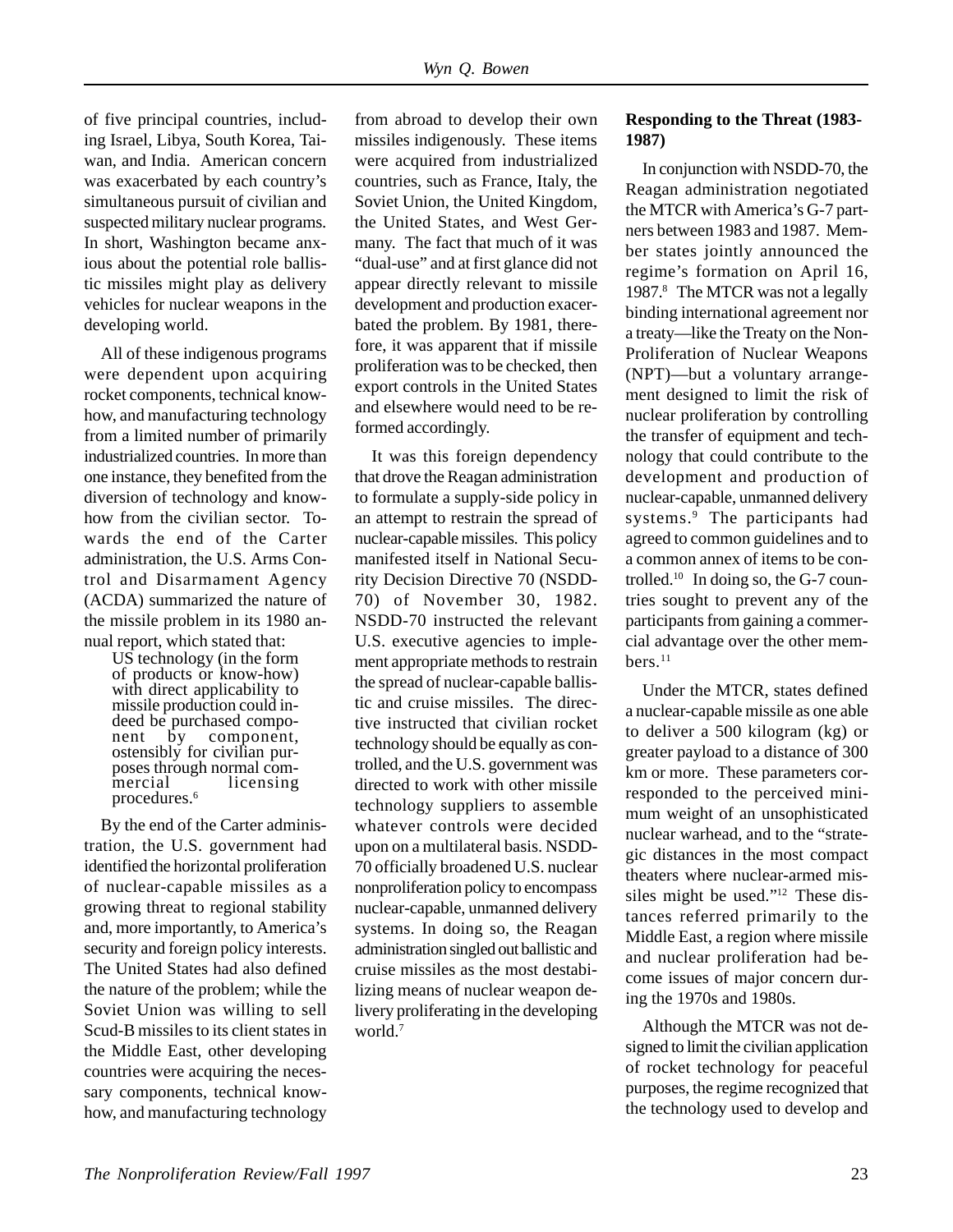manufacture SLVs is virtually identical with that used for ballistic missiles. The export of space launch technology was a contentious issue during the negotiations. It took the United States some 18 months to get all of the other G-7 countries to accept fully the notion that in order to have effective controls on ballistic missile technology, space launch technology would also need to be controlled.13 The issue of circumscribing the availability of space launch technology caused problems for several reasons. First, it meant the members would have to broaden their export controls to include dualuse items and not simply munitions. By restricting access to space launch technology, the member states would also run the risk of damaging their relations with countries in the developing world. Moreover, controls on civilian rocket technology threatened to damage legitimate, cooperative space ventures between member and non-member states.

The regime's annex of controlled items included equipment and technology directly "relevant to missile development, production and operation."14 All transfers of items listed on the annex were to be considered on a case-by-case basis, taking into account several factors—including nuclear proliferation concerns and the capabilities and objectives of the missile and space programs of the recipient state. The regime placed a special emphasis on controlling missile transfers to "projects of concern."15 The annex was divided into two categories. Category I consisted of a short list of very sensitive items that could contribute to rapid missile proliferation if exported.<sup>16</sup> This included complete systems—such as ballistic missiles, SLVs, sounding rockets, cruise missiles, and target

and reconnaissance drones—capable of delivering at least 500 kg over a range of 300 km or more. Category I also incorporated specially-designed production facilities for these systems, and related subsystems such as rocket stages, guidance sets, and rocket engines/motors. All export requests for Category I items were to be treated with a "strong presumption of denial" and the transfer of production facilities for such items was forbidden completely.17 Category II controls were designed to constrain those proliferators that could not acquire complete systems, production facilities, or major sub-systems from overseas. This list consisted of "dual-use" items, such as propulsion components, propellants, structural materials, flight instruments, inertial navigation equipment, and so on: all of which could be used to produce nuclear-capable missile systems indigenously.18 Export requests for Category II items were to be treated less sensitively, and their export was at the discretion of each government on a case-by-case basis.19

The announcement of the MTCR confirmed publicly something that had been implicit in U.S. policy since at least the mid-1970s. Washington perceived the spread of nuclearcapable missiles as a greater threat to regional stability—and to America's security and foreign policy interests—than the proliferation of any other type of delivery system. At the press conference held in Washington to announce the regime, an official from the Reagan administration said the "speed and surprise" that can be achieved with missiles were "far greater than that achievable with manned aircraft" and thus constituted a more potent form of nuclear delivery system.

Perhaps more important was the official's claim that there was "no feasible way to introduce controls comparable in effectiveness to those of the MTCR into the world aircraft market." It was argued that this market had existed for decades with "an annual trade in the tens of billions of dollars."<sup>20</sup>

#### **INITIAL PROBLEMS WITH THE MTCR (1987-1989)**

Although the negotiation of the MTCR was a success in itself, several problems with this new approach for restraining missile proliferation quickly became apparent after its announcement. These issues severely undermined the effectiveness and credibility of the MTCR and called into question the regime's future viability. Several events drew attention to these problems.

In the winter of 1987-1988, revelations about Argentina's projected 800-1,000 km-range Condor II rocket program drew attention to serious problems regarding the lax enforcement of the guidelines by several member states in Western Europe. In short, it became apparent that numerous West European firms were supplying technology and expertise to this purported space launch program, despite several of their governments' membership in the MTCR.21 The situation was exacerbated by the informal and voluntary nature of the regime and each member's individual responsibility for enforcing the guidelines through their own national export controls. Some analysts argued that this problem resulted from the regime's lack of a mechanism—similar to the International Atomic Energy Agency (IAEA) in the nuclear nonproliferation field—to ensure the consistent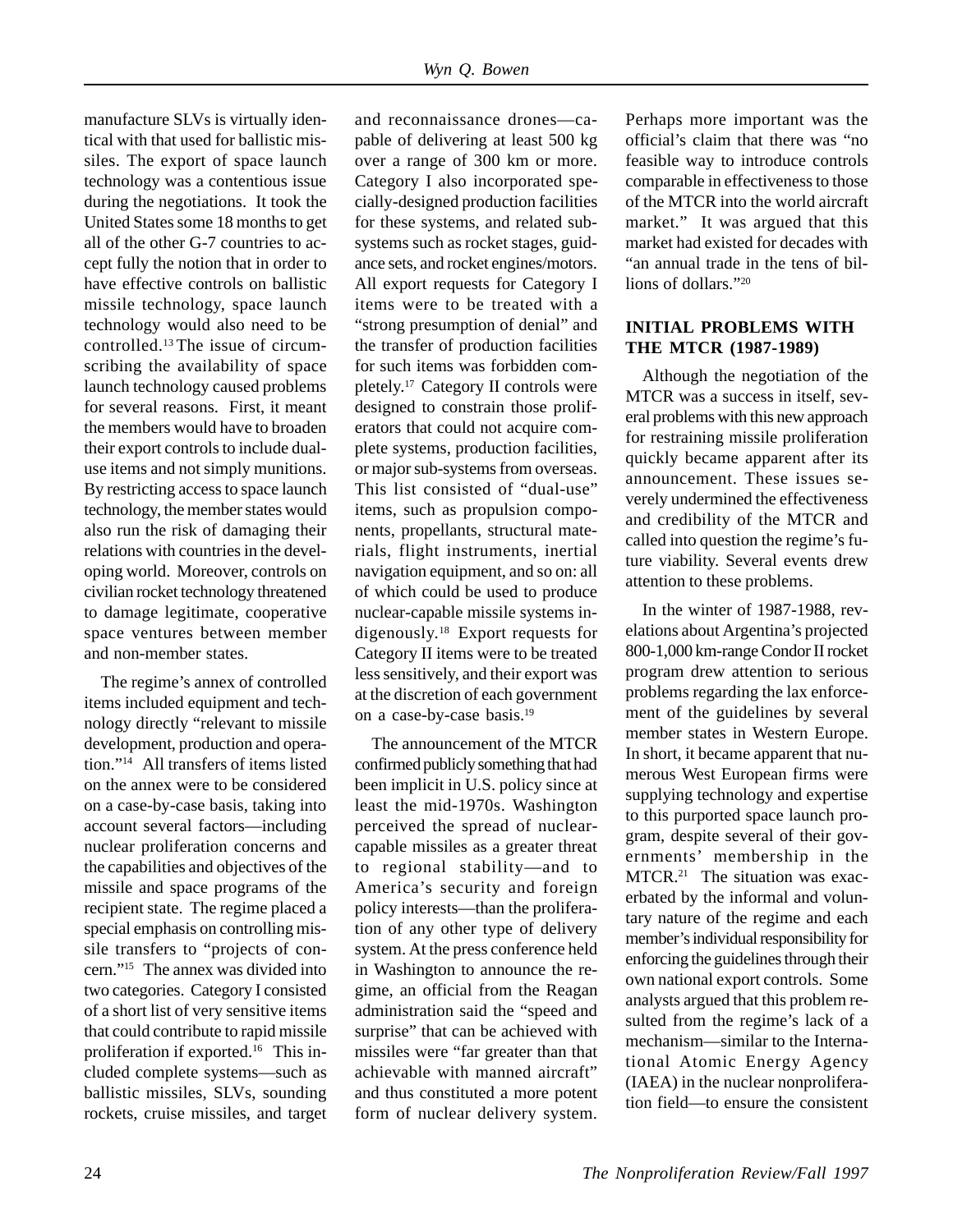interpretation and enforcement of the regime's guidelines by each member state. However, given that the MTCR was negotiated in secret as a voluntary arrangement, the establishment of such an intrusive agency was clearly not a realistic option during the negotiations. The absence of such an agency meant that the member states retained a great deal of flexibility in interpreting the guidelines. The Condor project also demonstrated that the regime's membership was not cast wide enough within Europe, because states such as Sweden and Switzerland had transferred technology and assistance to Argentina outside of the regime. The situation was complicated further by the involvement of Egypt and Iraq. In July 1988, American intelligence revealed that the ultimate goal of the Argentine project was to provide Iraq and Egypt with 200 missiles each. The project was referred to in Egypt and Iraq as the Badr-2000. $^{22}$ 

Implementation problems were not confined to the regime's West European partners. It became evident in 1988 that the United States was experiencing difficulties in implementing policy in conjunction with the MTCR. These problems focused primarily on the State Department's role as the coordinator of MTCR issues "among the involved US agencies."23 An official from the Pentagon said U.S. interagency meetings did not help the Department of Defense implement the MTCR because they tended to focus on "philosophical rather than case discussions."24 ACDA officials thought the meetings had a "mixed record in deciding issues." Furthermore, an official from the Commerce Department said that although the meetings were good for communicating information between agencies, substantive decisions were never reached. In January 1989, another Pentagon official said he had been trying for two years without success "to have Commerce control rocket propellant batch mixers under the MTCR."25

The final issue of concern was the regime's failure to address the missile proliferation activities of China and the Soviet Union. The latter dominated the trade in complete missile systems during the 1970s and 1980s by transferring Scud-B, Frog, and SS-21 missiles to the developing world, primarily to Arab countries in the Middle East. The official American explanation for omitting Moscow from the negotiations was that the best course of action would be to negotiate the regime with its closest allies, with the intention of asking other countries like the Soviet Union to join later.<sup>26</sup> This decision was supposedly dictated by the complexity of such negotiations. A more probable explanation, however, was the U.S. perception that Moscow would not have been interested in—and even would have been hostile towards—such negotiations, because Moscow reaped significant economic and political rewards from its ballistic missile exports. Moreover, the negotiations had been initiated prior to 1985, during a period of major hostility in the U.S.-Soviet relationship when the atmosphere had not been conducive to cooperation.

China became a country of significant proliferation concern in March 1988, when it was revealed that Beijing had entered the missile suppliers market by exporting 2,700 km-range DF-3 intermediate-range ballistic missiles (IRBM) to Saudi

Arabia.27 It also emerged in 1988 that China had developed the 600 km-range M-9 and the 280 km-range M-11 ballistic missiles for the export market during the 1980s.<sup>28</sup>

The omission of both China and the Soviet Union contributed to the perception in Beijing and Moscow that the regime was directed against their economic and security interests; they saw themselves as targets of rather than as potential partners with—the new regime. Moreover, the viability of the regime was called into question because of its failure to include the world's foremost missile supplying countries. However, the MTCR was originally intended to be a discriminatory regime and to require good behavior for states to join. In the late 1980s, neither the Soviet Union nor China fit the bill.

The MTCR member states began redressing these problems at various levels in 1988. At the first-ever MTCR policy group meeting in September 1988, members placed an emphasis on the need to restrain the Condor II project, despite the fact Argentina claimed it was designed for launching civilian satellites. At the Rome meeting, the participants also discussed Brazil's Sonda sounding rocket program and Israel's Jericho-2 project.<sup>29</sup> In addition, the Reagan administration engaged both Moscow and Beijing in separate talks on missile nonproliferation in 1988.30 But these efforts achieved only limited success because Moscow and Beijing were making substantial monetary, and to a lesser extent political, gain from proliferating in missile technology. Consequently, both countries viewed the MTCR as discriminating against their economic and security interests.

Just two and half years after the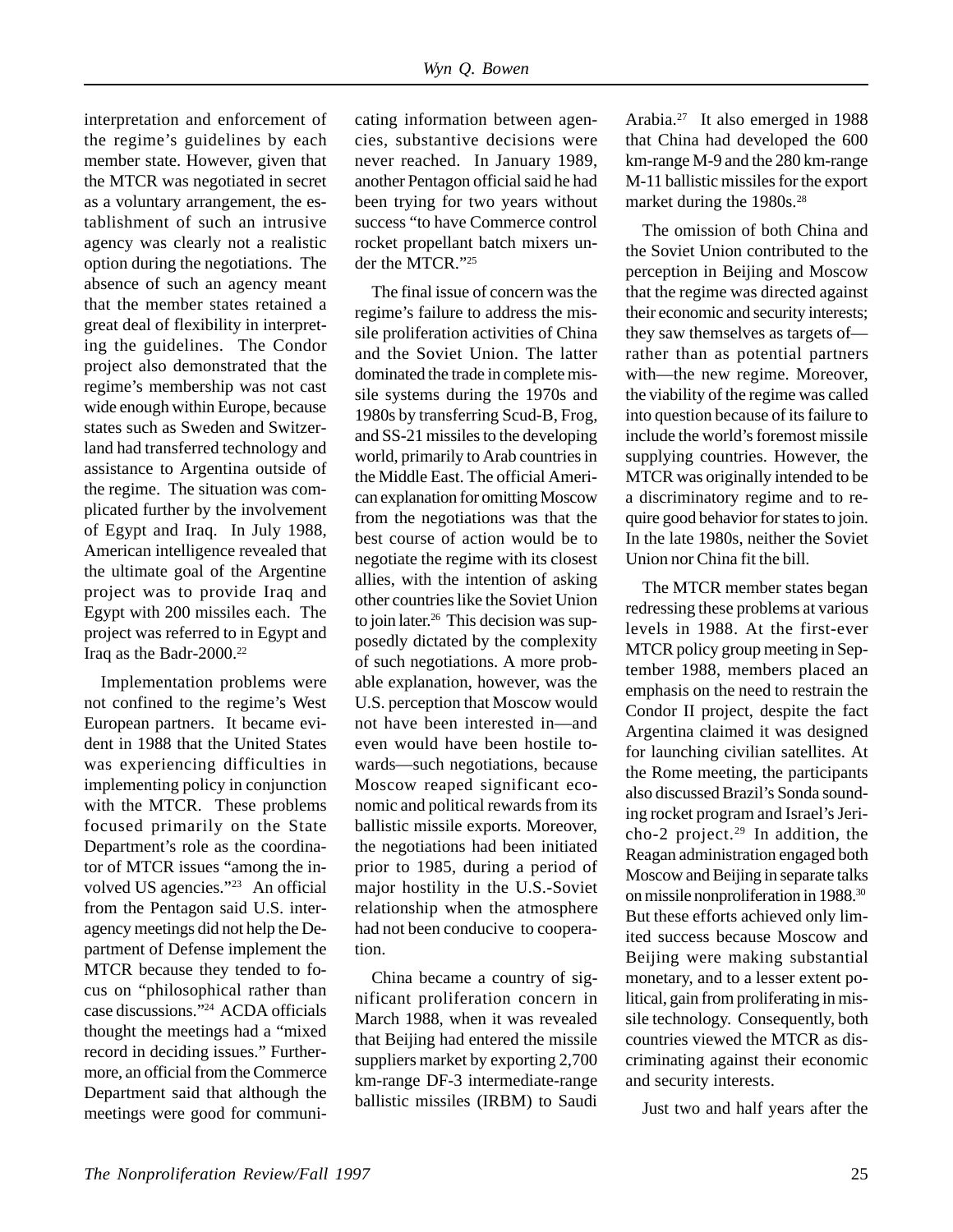official launch of the MTCR, then, the regime appeared to be in crisis and its future effectiveness in doubt. In large measure, the problems resulted from a lack of consensus among the member states regarding the seriousness of the ballistic missile threat and consequently the nature of the response.

## **INSTITUTIONALIZING AND ENHANCING THE MTCR (1989-1993)**

The need for reform became more evident after 1989 as the G-7 states witnessed the complete transformation of their external security situation. This occurred as a result of the demise of the global Soviet nuclear and conventional military threat and the emergence of a new paradigm of security concerns. This paradigm was characterized instead by a growing number of threatening regional aggressors potentially armed with WMD and ballistic missiles. Iraq's use of modified Scud missiles against American forces and allies during the 1991 Gulf War was a potent sign of this growing missile threat. Moreover, missile technology continued to proliferate at a relatively rapid rate between 1989 and 1993. Among other developments: China transferred M-11 technology to Pakistan; news emerged of Israeli collaboration with South Africa to develop a medium-range rocket; North Korea was developing the 1,000 km-range Nodong-1 and was also exporting Scud-B and -C missiles to Iran and Syria; and India had begun testing the projected 2,500 km-range Agni.

In response to the regime's internal enforcement problems and the rapidly changing strategic environment, the Bush administration and the U.S. Congress acted to institutionalize and enhance the MTCR between 1989 and 1993. These reforms generated controversy in several MTCR member countries, including the United States, because they entailed significant bureaucratic and systemic obstacles.

# **Institutionalization and Selective Expansion**

Shortly after taking office, the Bush administration began emphasizing the need to include all of the remaining European Community (EC) states in the MTCR by the end of 1992, when the community's internal trade barriers were scheduled for removal.31 The administration was concerned that unless all of these countries joined, the community's MTCR participants might not be able to prevent exports of technology to the community's non-regime members, from whose territory controlled items might be transshipped to projects of concern. By January 1993, the regime had been expanded to include 15 more countries, all of which were relatively like-minded liberal democratic states that shared the common goal of nonproliferation. The new members included the remaining EC countries—Belgium, Denmark, Greece, Ireland, Luxembourg, the Netherlands, Portugal, Spain, as well as Austria, Australia, Finland, New Zealand, Norway, Sweden, and Switzerland.<sup>32</sup>

The Bush administration institutionalized the regime by persuading America's partners to increase coordination and cooperation by establishing a system of regular plenary and technical meetings to address common issues and problems. This effort was initiated in the face of reluctance on the part of some member governments to hold technical meetings or to establish a group to discuss annex issues. $33$  The exchange of information and opinions between members was facilitated by the establishment of a permanent MTCR point of contact in Paris.34 In addition, the administration persuaded the other members to evaluate the annex to ensure that it included all relevant missile-related goods and technologies. A technical working group was established with the objective of strengthening and updating the annex. When the members examined each other's missile technology control lists; they concluded that they were not controlling the same items on a consistent basis. $35$  It was apparent, therefore, that the details of the annex needed to be clarified so all the participants agreed on what exactly was controlled by the regime: including what constituted "production facilities," a term that had not been defined in the original guidelines.<sup>36</sup> Indeed, this concept has remained a problem until the present day.

By January 1993, the regime's equipment and technology annex had been revised and updated in response to technological developments and previous definitional problems. Moreover, the regime's coverage had been expanded to include missiles capable of delivering all WMD, in order to reflect increased concern over chemical and biological weapons proliferation. The focus of the MTCR thus became the "intention" of potential recipients, regardless of the range and payload of the missile systems in question.<sup>37</sup>

# **Enhancing Nonproliferation Export Controls**

In addition to institutionalization, the Bush administration acted to en-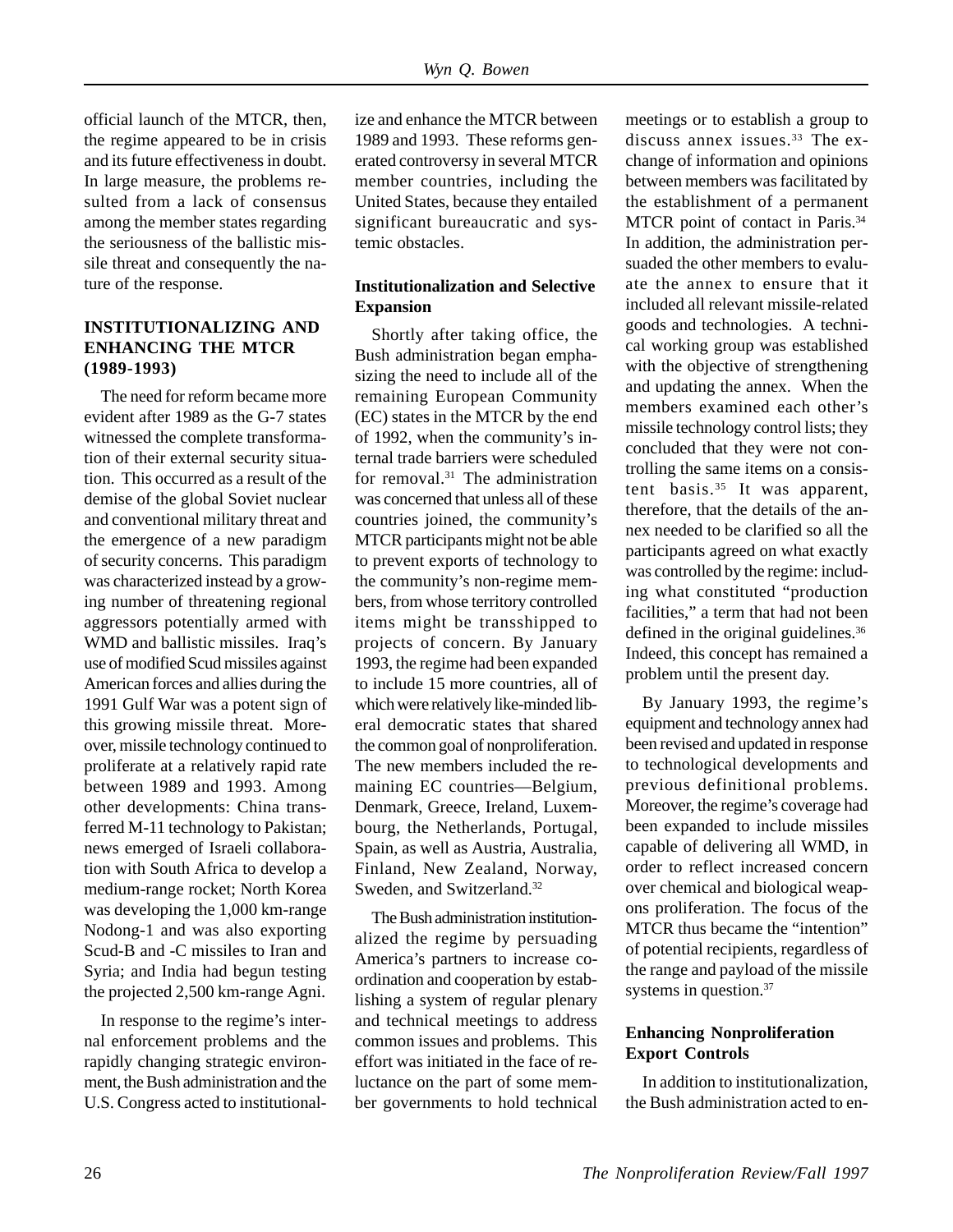hance missile technology export control systems in the United States and certain other member states. For example, the administration pressured and assisted Italy and West Germany to improve their export control systems following revelations about both countries' lax enforcement of the regime's guidelines. This problem had contributed to several high profile cases of missile proliferation to South America and the Middle East, including exports of technology and assistance to Argentina and Iraq.38 The laxity was fed by trade policies and mechanisms that favored export promotion over export control. The situation highlighted a lack of political will to prevent lucrative transfers of technology and assistance at a time when East-West tensions and export controls were being relaxed, and the threat posed by proliferation had still to be fully appreciated.

In the United States, the administration acted to resolve problems symptomatic of America's rapidly changing security situation. These difficulties centered on the need to reform the country's export controls as they were being refocused: away from restricting strategic trade with the Soviet bloc and towards preventing proliferation. Several failures of the Commerce Department's procedure for processing export license requests for dual-use items with potential ballistic missile applications most notably for exports destined to Iraq—illustrated these problems.39 The major problem involved the department's lack of legal authority to stop exports of technology for reasons of missile proliferation unless an item was included on the MTCR annex. Indeed, the exports to Iraq illustrated that the annex could not possibly include all items with potential missile applications.

The administration acted to resolve this systemic problem with its Enhanced Proliferation Control Initiative (EPCI) of December 1990. The EPCI required American exporters to obtain licenses for "any export destined for a publicly-listed company, ministry, project, or other entity" that was engaged in missile or CBW "activities of proliferation concern." Licenses were also required if an exporter "knew," or was informed by the government, that a "proposed export may be destined to a project of concern," copying a similar provision already in place in the nuclear field.40 It should be noted that the EPCI was implemented only after an interagency dispute over the desirability of imposing enhanced unilateral export controls on missiles and CBW technologies. Commerce initially opposed the initiative because its unilateral nature was deemed to pose too great a threat to the commercial competitiveness of U.S. companies, as their foreign counterparts would not be subject to the same controls. This opposition reflected the conflicting dual mandate of the Commerce Department as both export controller and promoter. After the Gulf War, however, the administration began encouraging other MTCR members to adopt comparable EPCI-type controls.41

The Bush administration was not alone in wanting to strengthen the MTCR. In November 1990, Congress enacted a new law requiring the U.S. government to impose sanctions automatically on American or foreign persons, companies, or any other entities that participated in MTCR-prohibited activities.<sup>42</sup> Congress had acted to strengthen the MTCR in this way because it was felt the regime was ridden with flaws. One of the most prominent was deemed to be its lack of an enforcement agency and the resultant situation in which each member state was responsible for enforcing its own commitments. Congress was especially concerned about the role that companies from several MTCR member states had played in supplying technology and assistance to the Condor II project.

Congress perceived the new authority as the best way to insert "teeth" into the regime. The inability of the executive branch to treat missile nonproliferation issues in isolation from commercial and other foreign policy interests contributed to the administration's opposition to the new authority. The administration fought the measure by citing the need to maintain flexibility in U.S. foreign policy and to balance competing national interests.<sup>43</sup> However, strong bipartisan support for missile nonproliferation initiatives in Congress made it possible to enact a punitive sanctions law without getting caught up with the wider commercial and other foreign policy considerations involved.

In an attempt to allay some of the administration's concerns, the new law incorporated several provisions dictating the circumstances in which sanctions could be imposed. For example, the U.S. president was prohibited from imposing sanctions if another member had authorized the export, transfer, or trading activity in question. This was included because of concerns regarding the possible extra-territorial nature of the provision. However, this exception did not apply if the activity in question had occurred through fraud or misrepresentation.<sup>44</sup> Despite the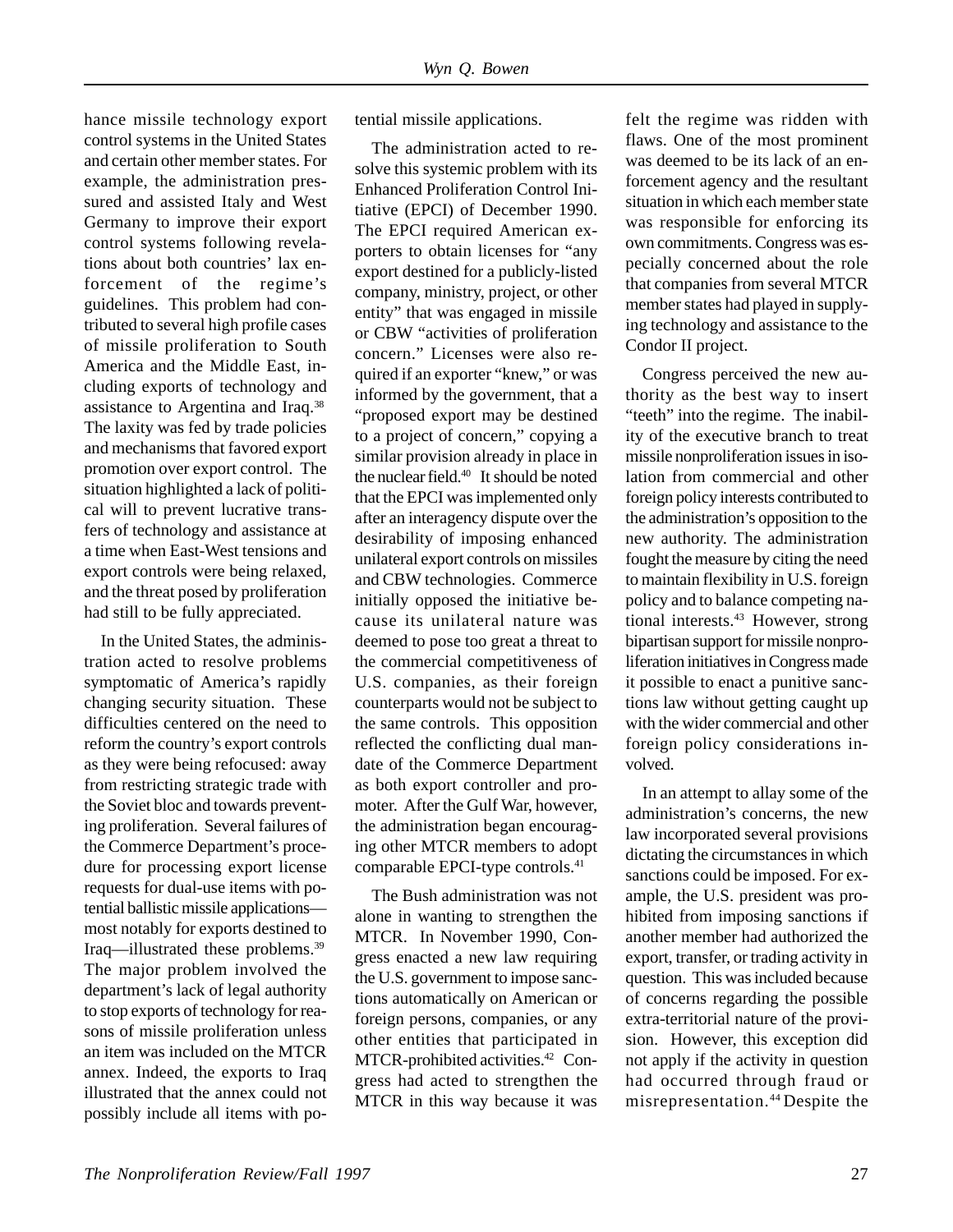administration's opposition to the law, it subsequently used it in an attempt to gain nonproliferation pledges from non-regime suppliers (including Israel, China, and Russia).

# **Controlling Space Launch Technology Exports**

Export requests for space launch technology were the source of further controversy between and within certain member states. The Bush administration persuaded the French government not to approve the transfer of rocket engine technology to both the Indian and Brazilian space launch programs because of the potential diversion of this technology to ballistic missile development. Both countries had a history of diverting technology and know-how from the civilian sector to military programs. For example, Brazil had previously diverted civilian rocketry to the development of its MB/EE and SS series of ballistic missiles. Moreover, Brazil's strategic technology and weapons supplier relationship with countries like Iran and Iraq raised the possibility that such technology might be diverted to a third country.45

France had previously adopted a liberal attitude regarding the export of space launch technology to nonregime members, arguing that the regime should not prevent transfers of space launch technology to what it perceived as peaceful space launch projects.46 However, this view clashed with the U.S. administration's policy of tightly restricting such exports to non-regime countries because of the inherent proliferation risks associated with space launch technology.

The controversy over space launch technology was not confined to America's bilateral relationship with France. The U.S. State and Defense Departments clashed over the administration's treatment of export requests for space launch technology to ostensibly "peaceful" programs in the developing world. For example, while State deemed the importation of rocket casings from Brazil for heat treatment as consistent with the administration's missile nonproliferation policy, the Pentagon viewed it as a clear violation. Under pressure from State, the administration deemed it appropriate to re-export seven rocket casings back to Brazil despite that country's dubious nonproliferation record. State claimed the complete revocation of the original export license would have severely damaged U.S.-Brazilian relations and weakened the position of President Collor, who favored nonproliferation and wanted to improve relations with Washington.<sup>47</sup>

In response to concern in the Pentagon and Congress that this incident had weakened the MTCR—because Washington appeared not to have lived up to the standards it demanded from the other members—the administration informed its partners that its policy of restraint regarding the export of SLV technology had not changed.48 The State Department released an unclassified "non-paper" which reviewed the administration's policy towards the spread of missile and space launch technology. State asserted that all future licensing agreements for the heat treatment of rocket casings in the United States had been revoked.<sup>49</sup> Moreover, the department said the administration's missile nonproliferation policy had not changed as a result of the Brazilian transfer, and it continued to emphasize restraint in exporting both missile and space launch technology.

The Pentagon responded by commissioning a report from the RAND Corporation to explore the cost-effectiveness of indigenously developing SLVs.50 The audience was intended to be "missile nonproliferation policy analysts and planners in the United States and other countries, as well as foreign governments" that were "pursuing or planning to pursue space launch programs."51 The report gave two reasons why the United States and other countries should not assist emerging launch programs. First, the report claimed it was not possible to safeguard SLV programs against the transfer of technology to ballistic missile development. Second, the Brazilian program was used as a case study to illustrate the "miserable" economics of developing a viable SLV capability. In doing so, it was asserted that countries like Brazil would not be able to recoup their development costs from the space launch business. The risk would then exist that these countries would be tempted to sell this technology to recover lost capital.52 The administration successfully used this logic to persuade Taiwan and South Korea to suspend their space launch projects. It was also used in the effort to persuade Argentina to end its Condor II program.53

#### **Negotiating the Adherence of Non-Regime Suppliers to MTCR Guidelines**

The regime's continued omission of several key missile technology suppliers/holders led the Bush administration to pursue a strategy that tied progress in the missile nonproliferation field with progress on other issues in Washington's bilat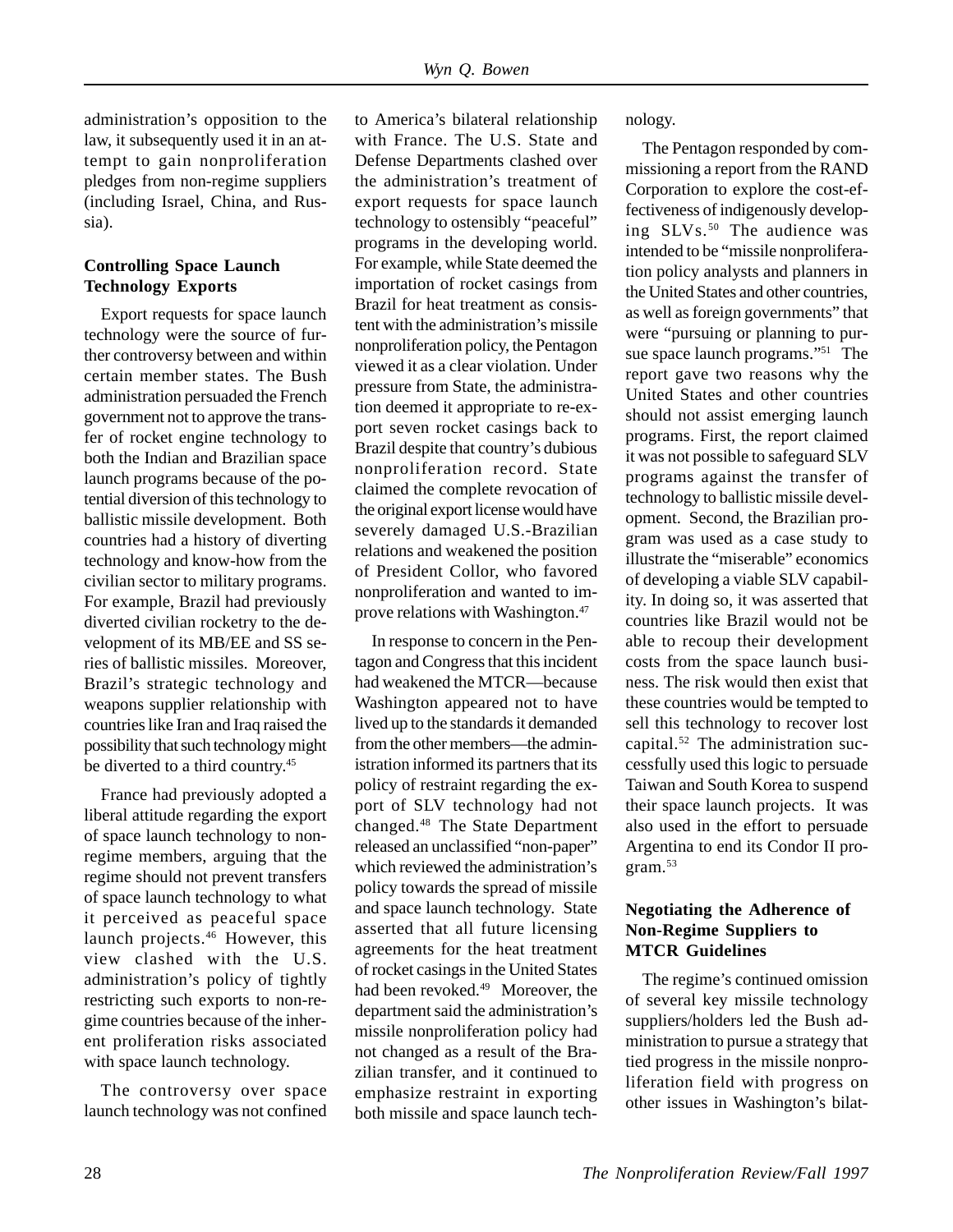eral relations with China, Israel, and the Soviet Union, and subsequently Russia.

The administration's initial dialogue with the Soviet Union proved relatively successful because of the role "new thinking" had begun to play in Moscow's foreign and defense policy.54 The administration's most notable achievement was gaining the Soviet Union's adherence to the MTCR guidelines in June 1990.<sup>55</sup> Five months later, however, the Russian Space Agency signed an agreement to supply cryogenic rocket engines and the associated production technology to the Indian Space Research Organisation (ISRO). Although Moscow publicly viewed the deal as consistent with its pledge to adhere to the MTCR, the administration perceived it as a clear violation. This difference of opinion resulted in the deterioration of the administration's missile nonproliferation dialogue with Moscow.56

Although Russia pledged its adherence to the MTCR following the dissolution of the Soviet Union, Glavkosmos and Russia's KB Salyut design bureau continued with the deal to supply the Salyut-designed cryogenic technology to the Indian SLV program. As a result, the U.S. administration imposed sanctions on the Russian and Indian entities and subsequently linked Russia's entry into the satellite launch market, and its participation in the international space station, to the termination of the ISRO deal.<sup>57</sup> However, this approach did not produce any concrete results during the final months of the Bush presidency, primarily because of the strength of Russia's militaryindustrial complex, which did not want to jeopardize its freedom to

export space launch technology and tactical missiles<sup>58</sup>

The U.S. administration succeeded in persuading Beijing in 1992 to provide the United States with a written pledge that it would observe the MTCR's guidelines. This achievement followed more than two years of diplomatic wrangling over missile nonproliferation issues with Beijing, which had been complicated by the deterioration of U.S.- China relations following the events of Tiananmen Square in 1989. In part, the administration won this pledge by lifting sanctions imposed on Chinese entities for transferring M-11 missile technology to Pakistan.59 However, the Chinese adopted such an ambiguous stance on missile nonproliferation that the administration was never really sure where it stood with Beijing on this issue. This confusion stemmed from the recurring gap between words and deeds in China's approach towards missile nonproliferation. This gap, in turn, resulted from the country's fragmented political-military system and the ability of Chinese weapons export/import entities—which were responsible for selling missile technology—to function with relative impunity.<sup>60</sup> The situation was exacerbated by the Chinese leadership's disagreement with U.S. claims that the M-11 exceeded the regime's parameters. The administration claimed that if the M-11's warhead were reduced in size, the missile's range could be increased to over 300 km, and still retain its capability to deliver a payload of more than 500 kg.

In the Middle East, the United States gained Israel's adherence to the MTCR by threatening to impose sanctions on those Israeli entities in-

volved in transferring missile technology to South Africa and by threatening to curtail America's defense-related business with other Israeli firms. The unique nature of the U.S.-Israeli strategic relationship meant that Israel risked sacrificing its military edge vis-à-vis its Arab neighbors if it did not adhere to the regime's guidelines.<sup>61</sup> The South Africans were not so lucky. The U.S. government imposed two-year sanctions on the Armaments Corporation of South Africa (ARMSCOR) for receiving rocket technology from Israel.62 The administration subsequently applied pressure on Pretoria to terminate its SLV program because it was perceived to constitute too much of a proliferation risk. Washington also confronted South Africa with the poor economics of developing a commercially viable SLV when the launch market was already dominated by proven rockets.

#### **Increased Effectiveness**

By January 1993, the regime's effectiveness had been enhanced considerably. Its members were meeting regularly to discuss common issues of concern, the annex had been revised and updated, and the export control systems and compliance of several member states, including the United States, had been enhanced. In addition, the guidelines had been expanded to cover missiles capable of delivering all WMD to reflect increased international concern with CBW proliferation. The regime's expansion to include 22 countries had also gone some way towards promoting a missile nonproliferation norm.

As a direct result of these developments, several projects targeted by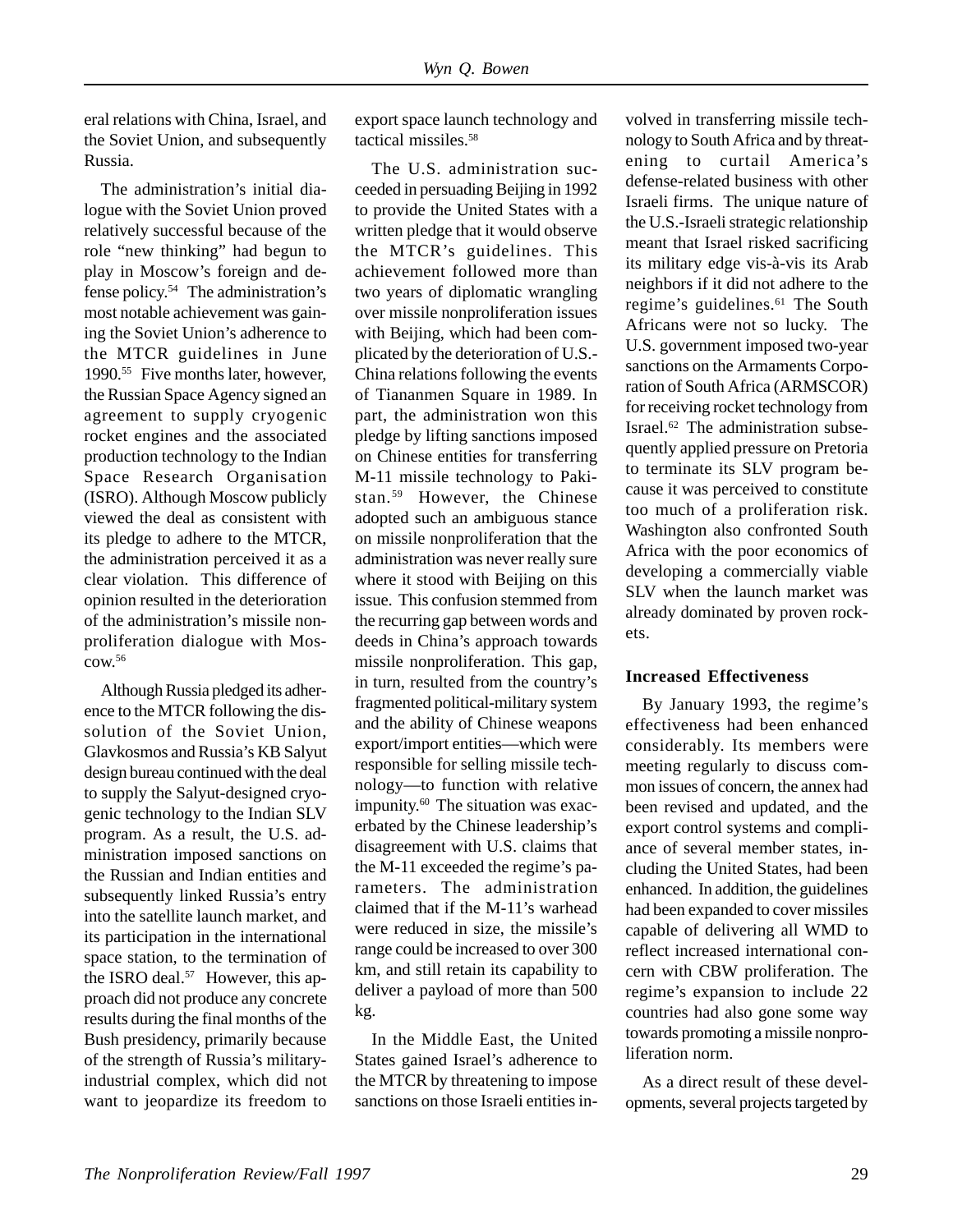the regime had been delayed or canceled. Argentina announced the termination of the Condor II project in 1990, largely because of the embargo that was placed on technology transfer to Argentina by the MTCR member states and diplomatic pressure from the United States.<sup>63</sup> By January 1993, the regime's embargo on Brazil's space launch and missile programs had succeeded in restricting considerably the country's access to the technology needed to complete the VLS and to develop the MB/EE and SS series missiles.64 Israel had also been persuaded to end its missile development work with South Africa. Moreover, despite the ultimately unsatisfactory nature of the administration's dialogue with China and Russia, both countries had ceased exporting complete ballistic missile systems in violation of the MTCR. Indeed, North Korea remained the only country that was still prepared to export complete systems in violation of the regime. Although this highlighted the relative success of the MTCR, it also illustrated a major weakness. The regime could not prevent determined proliferators from providing missile technology and assistance. Pyongyang continued exporting Scud-B and -C missiles and the related production technology and components to Iran and Syria, despite the U.S. administration's imposition of sanctions against North Korean, Iranian, and Syrian entities.<sup>65</sup> Because North Korea was isolated internationally and subject to a comprehensive embargo, MTCR members had little chance of persuading Pyongyang to forego its missile sales, especially when they constituted a major source of income.

#### **PROMOTING THE MISSILE NONPROLIFERATION NORM (1993-PRESENT)**

While the preceding phase was distinguished by the institutionalization and selective expansion of the regime, the 1993-1997 period has been characterized by the member states' acceptance that they can no longer depend solely on the effectiveness of their own export controls in their efforts to restrict missile proliferation. Accordingly, the member states have begun to place greater emphasis on getting key missile technology suppliers/holders to join the regime or to adhere to its guidelines. This approach has resulted in the regime's expansion to incorporate several past proliferators, including Argentina, Brazil, Russia, and South Africa. In addition, China and Ukraine have signed bilateral agreements with the United States in which they have agreed to adhere to the MTCR's guidelines. The above memberships have proven controversial because all of these countries were once targeted by the regime. In particular, controversy has focused on the methods used by the Clinton administration to entice countries such as Brazil to sign up.

# **Relaxing the MTCR to Attract Key Suppliers**

In September 1993, the Clinton administration relaxed U.S. criteria for admitting new members. In doing so, U.S. policy changed to support the "prudent expansion" of the regime to include additional countries that "subscribe to international nonproliferation standards, enforce effective export controls, and abandon offensive ballistic missile programs."66 Under the new policy, prospective members were not re-

quired to forfeit their civilian rocket programs to join the regime. While it remained American policy not to support the development or acquisition of SLVs by non-regime countries, the United States began to consider exports of MTCR-controlled items to member countries for peaceful programs on a case-by-case basis. Once inside the regime, new members became eligible to receive MTCR-controlled space launch technology from the United States and other members. In short, the new policy encouraged prospective members to subscribe to the missile nonproliferation norm by giving up their "offensive" long-range missile programs, in return for preserving their right to develop "peaceful" rockets (in part, by acquiring the relevant components, technology, and assistance from other MTCR members). This arrangement resembled the trade-off between military and civilian nuclear programs made by countries when they sign the NPT as non-nuclear weapon states.

According to one Clinton administration official, the "overall goal" of the new policy was to encourage countries such as Brazil, Russia, and South Africa, and perhaps even India and Israel, to join the regime by offering U.S. space launch technology as an incentive.<sup>67</sup> However, the policy also sought to strike a balance between commercial and proliferation concerns; it was designed to enhance the regime's effectiveness by adding new members, but at the same time promoting the competitiveness of American firms by easing restrictions on the trade in space launch technology.<sup>68</sup>

This new approach proved controversial because it contradicted prior U.S. policy in this area. Previously,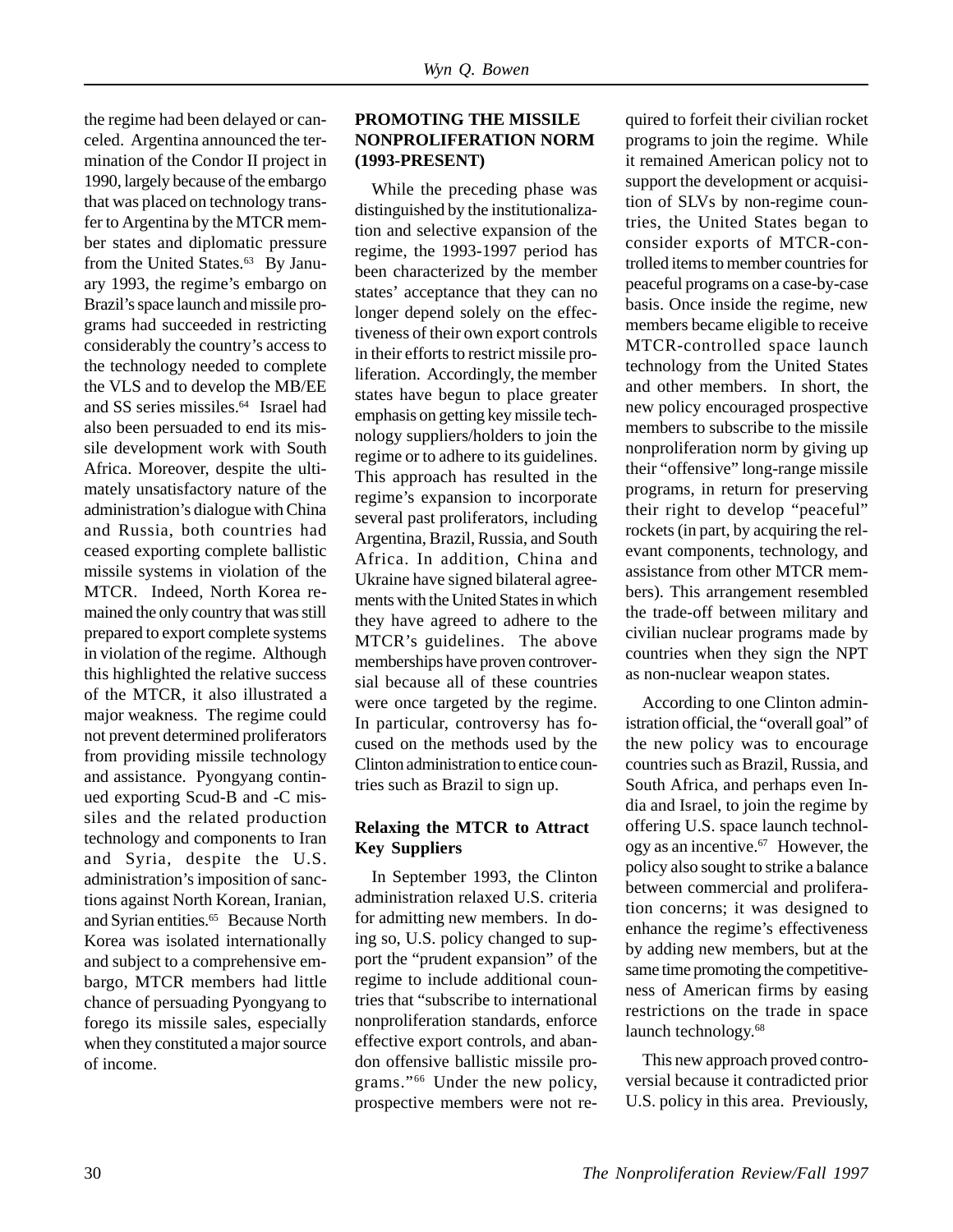the United States had adopted a general presumption to deny exports of all MTCR-controlled items, even to regime members.69 This policy was based on the fact that much of the technology used to develop and manufacture SLVs is virtually identical with that used for ballistic missiles. In the fall of 1993, several U.S. Congressmen spoke out against the new policy. Senators John McCain and Jeff Bingaman argued that the new policy would undermine American efforts to restrict missile proliferation.70 Representative John Kyl went further when he said it posed "potentially disastrous" results for the security of the United States and its allies.71 Indeed, some argued that the MTCR was turning into a "missile supermarket" where prospective members would be encouraged to join the regime in order to develop and build larger rockets.

#### **Engaging Key Suppliers**

Although the policy change occurred too late for Argentina to retain some form of SLV when it joined the MTCR in 1993, Brazil was allowed to keep its Veiculo Lancador de Satellites (VLS) project when it joined in 1995.<sup>72</sup> By abandoning its offensive missile programs, enacting export-control legislation, and adhering to nonproliferation norms, Brazil became eligible to import space launch technology from the other MTCR members to develop a rocket that was once a primary target of the regime. Indeed, the MTCR embargo had brought the VLS program to a virtual standstill by restricting Brazil's access to the advanced technologies, expertise, and investment it needed to complete development of the rocket.73 This was despite reports that Brazil had managed previously to acquire guidance technology from Western Europe, Russia, and the United States via the black market.74

South Africa joined the regime shortly before Brazil. In contrast, Pretoria had terminated its SLV program two years previously. Two reasons were given. First, to allay fears that South Africa was working on ballistic missiles and to open the way for the country's membership in the MTCR; this promised to increase the country's access to sensitive dualuse and weapons-related materials. Second, the South African government had determined that developing an SLV was not economically viable. Pretoria had determined that in comparison to existing launchers in the commercial market, the manufacture of satellite boosters in South Africa "would not be the most economical option."75 The Bush administration had confronted South Africa with the exact same reason for terminating its launch program. Indeed, the success of this case appeared to legitimize the previous administration's approach of applying diplomatic pressure to convince countries like South Africa that their long-term economic and political interests are better served by foregoing space launch programs.

Russia also joined the regime in 1995. This occurred as a result of more than four years of bilateral wrangling between the United States and Russia. After taking office, the Clinton administration had continued the Bush strategy of linking Russia's entry into the commercial satellite launch market and its participation in the international space station with its adherence to the MTCR and the resolution of the ISRO issue in a manner consistent with U.S. policy. This strategy paid off within six months, when the Russian government agreed to scale back the Indian deal by transferring just the engines and not the associated production technology. This paved the way in September 1993, for Russia's agreement to abide by MTCR guidelines. Simultaneously, the United States signed an agreement with Russia that provided for the latter's entry into the commercial satellite launch mar $ket^{76}$ 

The Clinton administration subsequently announced its formal support for Russia's membership in the regime in 1995 after resolving concerns regarding past Russian sales to India and Brazil.77 The administration was so keen to get Moscow to join that it had waived sanctions against Russia and Brazil following the former's transfer of SLV-related technology to the latter. Administration officials claimed the sanctions were waived because Moscow promised to cease such transfers in the future.78 According to the State Department, the decision to support Moscow's membership was also based on Russia's establishment of an export control system capable of enforcing the regime's guidelines.<sup>79</sup> A special exception was then made to allow Moscow to join without relinquishing its offensive long-range missile arsenal.

Russia was not the only former post-Soviet republic to pose a missile proliferation challenge for the United States. Ukraine inherited a sizeable chunk of the Soviet aerospace industry. This included facilities for producing SS-18 and SS-24 ICBMs and Zenit and Cyclone SLVs. Ukraine also inherited an arsenal of Scud-B missiles. Consequently, the United States accorded priority to gaining Ukraine's adher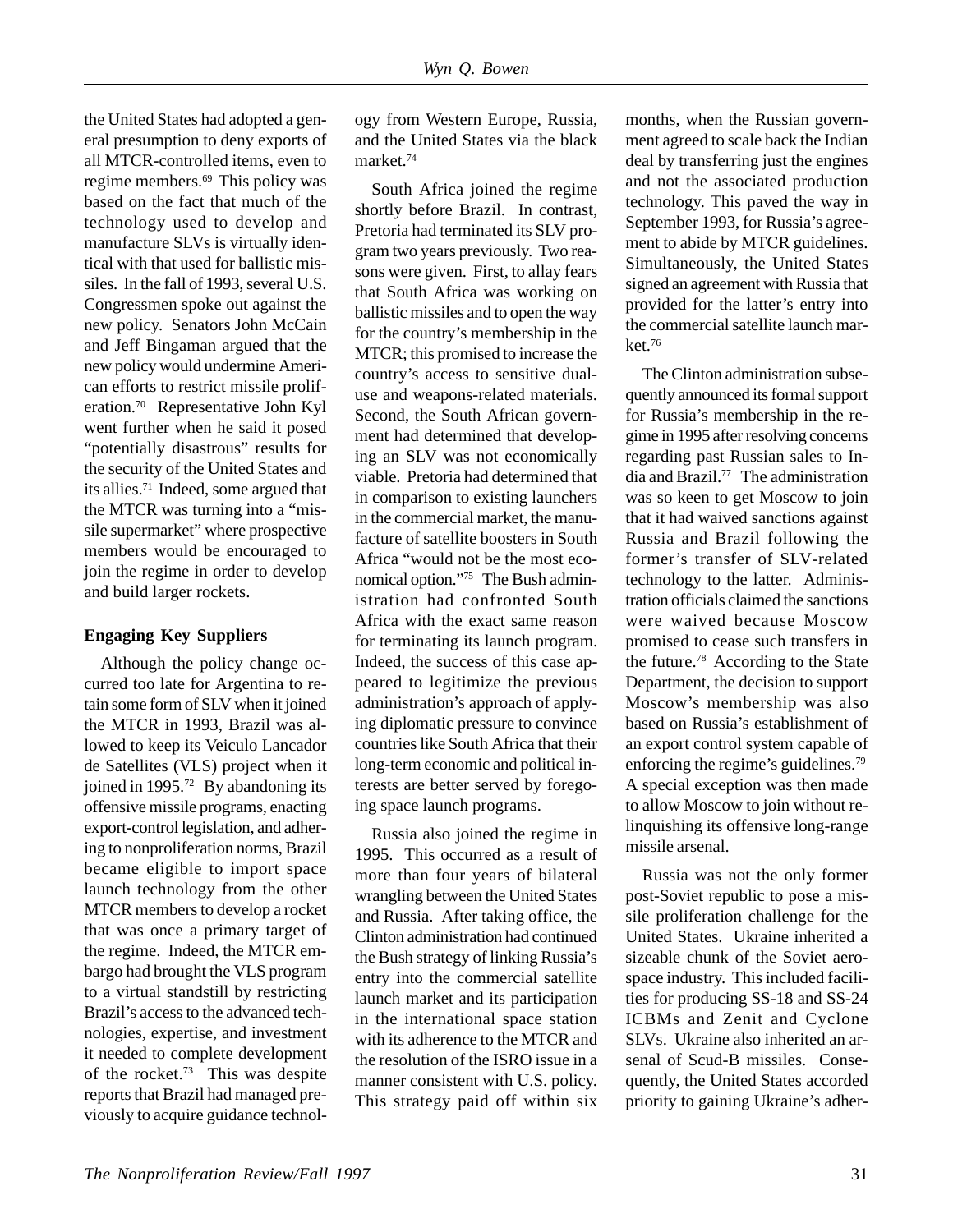ence to and future membership in the MTCR because of the potential for proliferation from this country. This policy resulted in Ukraine's formal agreement with the United States in 1994 to adhere to the regime's guidelines.80 Since that time, Kyiv has actively sought membership in the MTCR. In 1996, however, doubt was cast on Ukraine's intention and/or ability to enforce the regime's guidelines effectively when it was revealed that China was attempting to acquire SS-18 ICBM-related technology from Ukraine.

The Clinton administration concluded a similar agreement with China, but, again, concerns remain. In 1994, the administration agreed to lift sanctions it had placed on Chinese entities over the M-11 sales to Pakistan. In return, China agreed not to export surface-to-surface missiles "featuring the primary parameters of the MTCR."81 Beijing also agreed to the U.S. position on the issue of "inherent capability." This held that any missile capable of generating "sufficient energy to deliver a 500 kg payload at least 300 km, regardless of its demonstrated or advertised combination of range and payload" is covered by the MTCR. In addition, the Clinton administration agreed to hold "in-depth discussions" on the MTCR with Beijing, and even signaled its intention to promote eventual Chinese membership.82

# **Beyond Supply-Side: The Regional Approach**

In addition to bringing key technology suppliers/holders into the regime and negotiating the adherence of others to the guidelines, the member states began to place an emphasis on addressing the missile proliferation problem at the regional level. The importance of approaching this issue from the demand-side was highlighted by the failure of the regime's supply-side approach to stop determined proliferators such as India, Iran, Iraq, Israel, North Korea, Pakistan, Syria, and Taiwan. Furthermore, the MTCR did nothing to mitigate the destabilizing effects of proliferation after the fact in key regions of tension.

Israel and India had progressed the furthest in the missile and space launch fields because both started developing rockets long before the MTCR was announced and therefore had benefitted from access to Western technology before it was cut off. This put them in an advantageous position once the MTCR took effect because they subsequently managed to develop indigenously much of the technology embargoed by the regime. As recently as March 1997, Indian Prime Minister Deve Gowda said that—despite an earlier government report to contrary—the country's Agni IRBM program had *not* been terminated.<sup>83</sup> Moreover, India conducted a successful test of the 250 km-range version of its Prithvi missile on February 1997.<sup>84</sup> It should be noted, however, that India's missile program would have progressed much further by now if it had not been subject to an MTCR embargo.

The regional approach began to take account of the inability of supply-side policies to address adequately the missile proliferation problem in the developing world. Approaches considered by the member states included confidence-andsecurity-building measures (CSBMs) such as the creation of missile-free zones and the establishment of missile flight-testing restric-

tions and notifications in regions such as South Asia and the Persian Gulf.<sup>85</sup> One important issue with a regional dimension was identified as the transshipment of missile technology through non-MTCR countries such as Cyprus, Dubai, Hong Kong, Malta, and Singapore. These countries had been targeted by determined and innovative proliferators because of the large volume of trade that passes through them without entering the local economy. The member states agreed to give key non-MTCR transshipers practical assistance to implement transshipment controls on missile technology. Indeed, the United States hosted a seminar on transshipment issues in 1996 that was attended by foreign policymakers and specialists from several member states and seven non-MTCR countries.<sup>86</sup>

It should be noted that in 1995 the member states reportedly reached a consensus against proposals to establish a global treaty to ban ballistic missiles with specific ranges.<sup>87</sup> Canada had proposed the idea of a treaty to ban all ballistic missiles with ranges of between 300 and 5,500 km.<sup>88</sup> Moreover, the U.S. ACDA examined options for globalizing the Intermediate-Range Nuclear Forces (INF) Treaty to ban ballistic missiles with ranges between 500 and 5,500 km.89 Although the global concept continues to retain some support in the United States and elsewhere, the idea appears to have been rejected because of a lack of support. Indeed, the support of the declared nuclear powers would have been essential for the success of this approach, although it is unlikely this would have been forthcoming. For example, it is difficult to imagine China supporting the idea because the majority of its ballistic missile force is land-based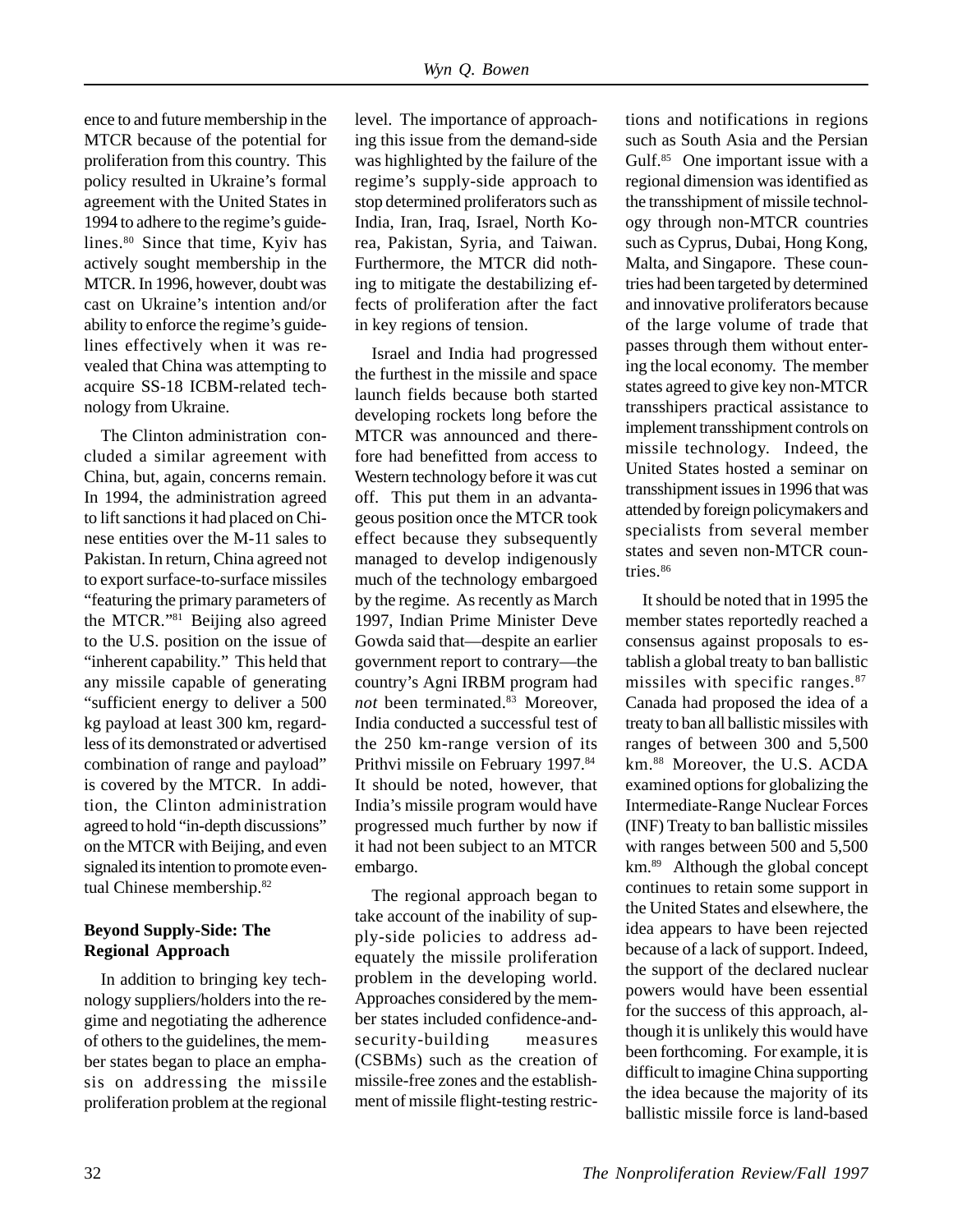and falls between the proposed 300 and 5,500 km restrictions. If China had not supported the idea, then India and subsequently Pakistan would have come out against it, and so on.

By rejecting the global approach, the MTCR chose instead a regional approach for addressing the problem on the demand-side. It could be argued that this approach offered a significant advantage because CSBMs—such as missile-free zones—can be tailored specifically to address the unique security dilemmas of regions like the Persian Gulf and South Asia.

But other significant problems remain for the MTCR as it moves into its second decade. In particular, it is worth examining in greater detail recent information regarding existing problem countries as well as new technological issues likely to pose future difficulties for the regime.

# **PROBLEM STATES AND FUTURE TECHNOLOGICAL CHALLENGES**

#### **Russia**

Moscow's ability and/or intention to enforce its MTCR commitments effectively has recently been cast into considerable doubt. In late 1995, gyroscopes and accelerometers designed for Russian-made submarinelaunched ballistic missiles were intercepted in Jordan en route to Iraq.90 An investigation by the Clinton administration later determined that the Russian government had not "sanctioned" the transfer and the components had been smuggled out of the country.<sup>91</sup> In January 1997, it was revealed that components, production technology, and plans for the 2,000 km-range SS-4 missile had been transferred from Russia to Iran.92 More recently, the chairman of the Russian Duma's Defense Committee revealed that eight Scud-B launchers and 24 to 32 missiles were illegally transferred from Russia to Armenia in May and June 1996.93 Finally, it has emerged that Russia continued transferring rocket engine technology to India in 1993 after its agreements with the United States to refrain from doing so. This reportedly resulted in the completion of 60 to 80 percent of the transfers to India.<sup>94</sup>

Although the Russian government has denied involvement in these incidents, at the very least they raise serious questions regarding the viability of Russia's export control system and its current and future ability to live up to its MTCR commitments. Furthermore, these incidents raise the question of what should be done if this type of activity is allowed to continue, especially when much of it has involved Category I systems and technology.

#### **China**

Several recent revelations have continued to draw attention to Beijing's ambiguous stance on missile nonproliferation. A recent CIA report said that China had provided the ballistic missile programs of Iran and Pakistan with "a tremendous variety of assistance" in the second half of 1996.<sup>95</sup> Indeed, it was revealed in August 1996 that—despite earlier sanctions—China had continued to provide blueprints, technology, and equipment to help Pakistan build an M-11 missile factory. <sup>96</sup> Pakistan's test-firing of the projected 600 km-range Hatf III missile in July 1997 provided further evidence of China's assistance to Islamabad. It has even been speculated since the test that the Hatf III might have been a Chinese M-9 missile.<sup>97</sup>

China views American missile nonproliferation policy and the MTCR as hypocritical because the United States is by far the world's biggest exporter of conventional arms. In contrast, China's share of the world arms market is relatively small. Beijing has criticized the MTCR because it covers missiles, which China exports, but not aircraft, which the United States and its allies export.<sup>98</sup> In November 1995, Lia Huaqiu, China's Vice Minister of Foreign Affairs, said:

Ballistic missiles *per se* are not weapons of mass destruction, but rather a carrier vehicle. Likewise, fighter aircraft are also a carrier vehicle that can carry nuclear, biological, and chemical weapons.... Limiting missile exports without limiting fighter plane exports is clearly a double standard.<sup>99</sup>

Moreover, Beijing views the transfer of military technology—including missile technology—as a means for realizing strategic goals, for increasing its diplomatic influence, and for paying for defense modernization. Bates Gill and Matthew Stephenson have argued that Beijing is "unlikely to abandon" these policies "without a fundamental reevaluation" of how well they serve China's broader interests.<sup>100</sup> With China's energy requirements likely to spiral in the future, missile technology sales to oil-rich countries like Iran threaten to take on greater strategic significance for Beijing in the future.

# **North Korea**

North Korea continues to present the MTCR with a two-pronged challenge: domestic production and ex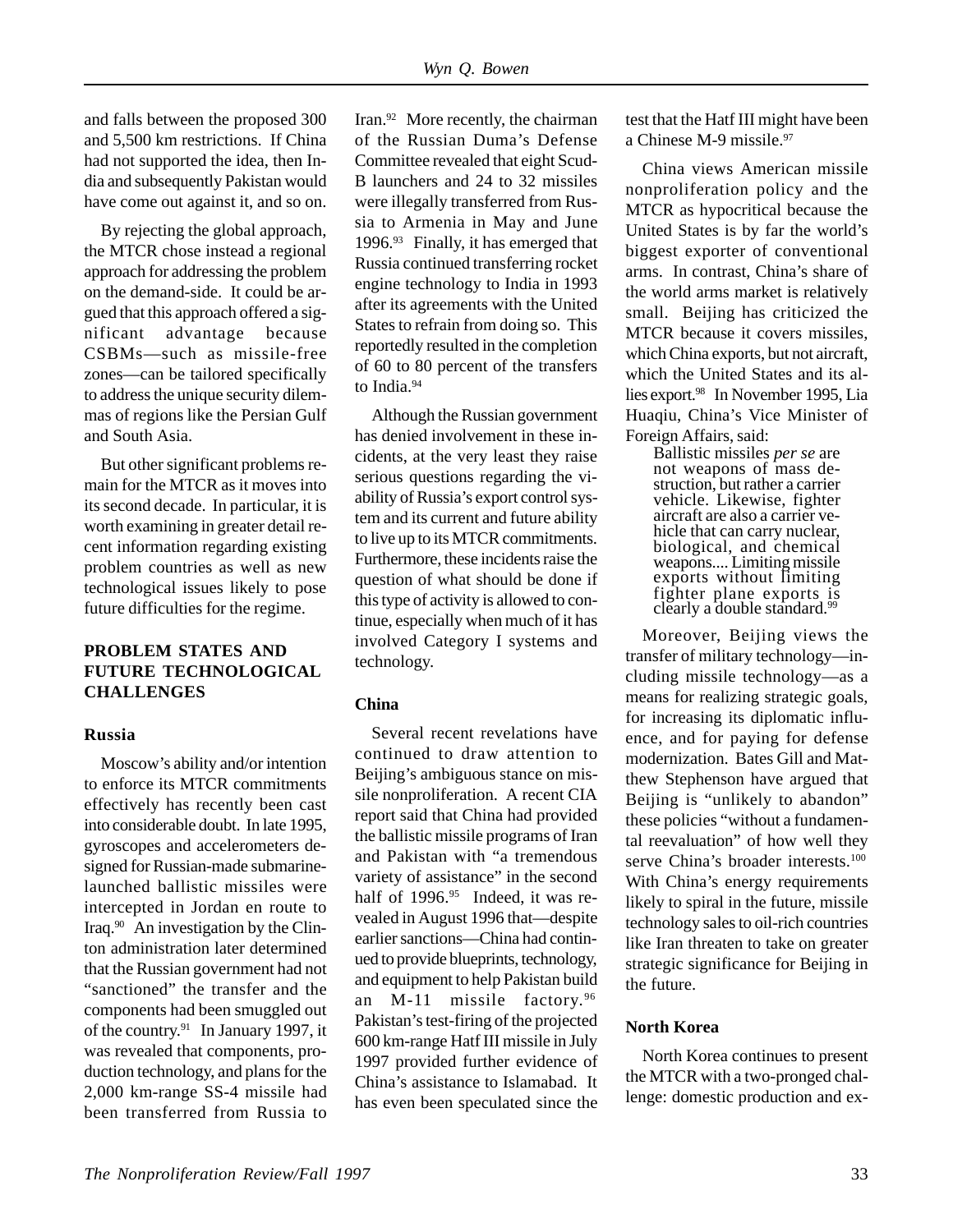ports. Pyongyang continues to develop the 1,000 km-range Nodong-1 missile, which will be capable of targeting neighboring countries such as South Korea and Japan. North Korea is also attempting to develop the 1,500 km-range Taepodong-1 and the projected 4,000 km-range Taepodong-2 ballistic missiles.<sup>101</sup> However, Pyongyang's desperate economic situation suggests that these research programs are likely to have difficulty crossing several technological thresholds: multi-staging, advanced guidance and control systems for extended-range flight, and thermal shielding required for re-entry vehicles. This situation highlights the relevance of MTCR efforts to shut down any possible supply network that might provide these technologies to North Korea.

The Clinton administration, like the Bush administration before it, however, has been unable to stop Pyongyang from exporting its current technologies to states of concern, despite imposing sanctions on the recipient parties. For example, Egypt received Scud-B technology and spare parts from North Korea in 1996.102 The United States has little chance of persuading Pyongyang to forego its missile sales through the imposition of largely symbolic sanctions, especially when these sales constitute a major source of hard currency. The Clinton administration recognized this problem in April 1996 when it engaged Pyongyang directly on the issue during talks in Berlin.103 North Korea subsequently canceled a test of the Nodong-1 in November 1996, reportedly under American pressure.104

The United States is now seeking North Korea's adherence to the MTCR guidelines, as well as the termination of the Nodong and Taepodong missile programs.<sup>105</sup> Given similar bilateral dialogues between the United States and other proliferating countries in the past, the administration will certainly link the successful resolution of the missile issue to progress in other areas of U.S.-North Korean relations, such as the relaxation of economic sanctions. For several reasons—including Pyongyang's submarine incursion into South Korean waters, the famine currently gripping the North, and several high profile defections from the DPRK—progress has been severely hampered over the past 18 months.

# **South Korea and Ukraine: The Next Members?**

The prospective memberships of Ukraine and South Korea have attracted great interest in recent months. Several issues will need to be resolved, however, before either country is given the green light to sign up.

Kyiv's membership aspirations have been hampered by its refusal to accept the U.S. position that new members forfeit their offensive missiles. Although Ukraine is not required to give up its SLV capabilities, the administration wants Kyiv to give up its inventory of Scud-B missiles for nonproliferation reasons.106 The administration's concerns appear to be well-founded, given reports in December 1996 that certain Ukrainian entities had been implicated in a deal worth an estimated \$500 million to sell Libya either SS-21 or Scud-B missiles.<sup>107</sup>

Ukraine also refuses to give up its right to develop new missiles with ranges of 300 to 500 km. Ukrainian President Leonid Kuchma said in May 1997 that Ukraine would continue manufacturing and modernizing surface-to-surface missiles with maximum ranges of 300 to 500 km. Moreover, Ukraine's security chief Vladimir Gorbulin said Ukraine had provided the United States with guarantees only that it would not sell such systems or the related technology.108 Under the INF Treaty, Kyiv is only obliged not to develop, test, and deploy ground-launched missiles with ranges of between 500 and 5,500 km.109 However this deadlock is overcome, an underlying political dimension will need to be addressed involving Ukraine's desire to join the MTCR on the same terms as Russia without sacrificing more than what is required under INF and START.

South Korea is currently attempting both to extricate itself from a Memorandum of Understanding (MOU), which it negotiated with the United States in 1979, and to join the MTCR. Under the MOU, Seoul agreed to refrain from developing missiles with ranges in excess of 180 km. The limit was perceived as the longest range required by South Korea to adequately defend itself. In return, South Korea secured access to U.S.-origin components and technology for the program.<sup>110</sup>

The abrogation of the understanding and South Korea's membership in the MTCR would allow Seoul to develop missiles with ranges up to 300 km and payloads up to 500 kg. Seoul has obvious reasons for doing this, which stem from its vulnerability to North Korea's current and potential missile arsenal. Also, Seoul complains that the progress of its civilian rocket program has been restrained by the MOU. The United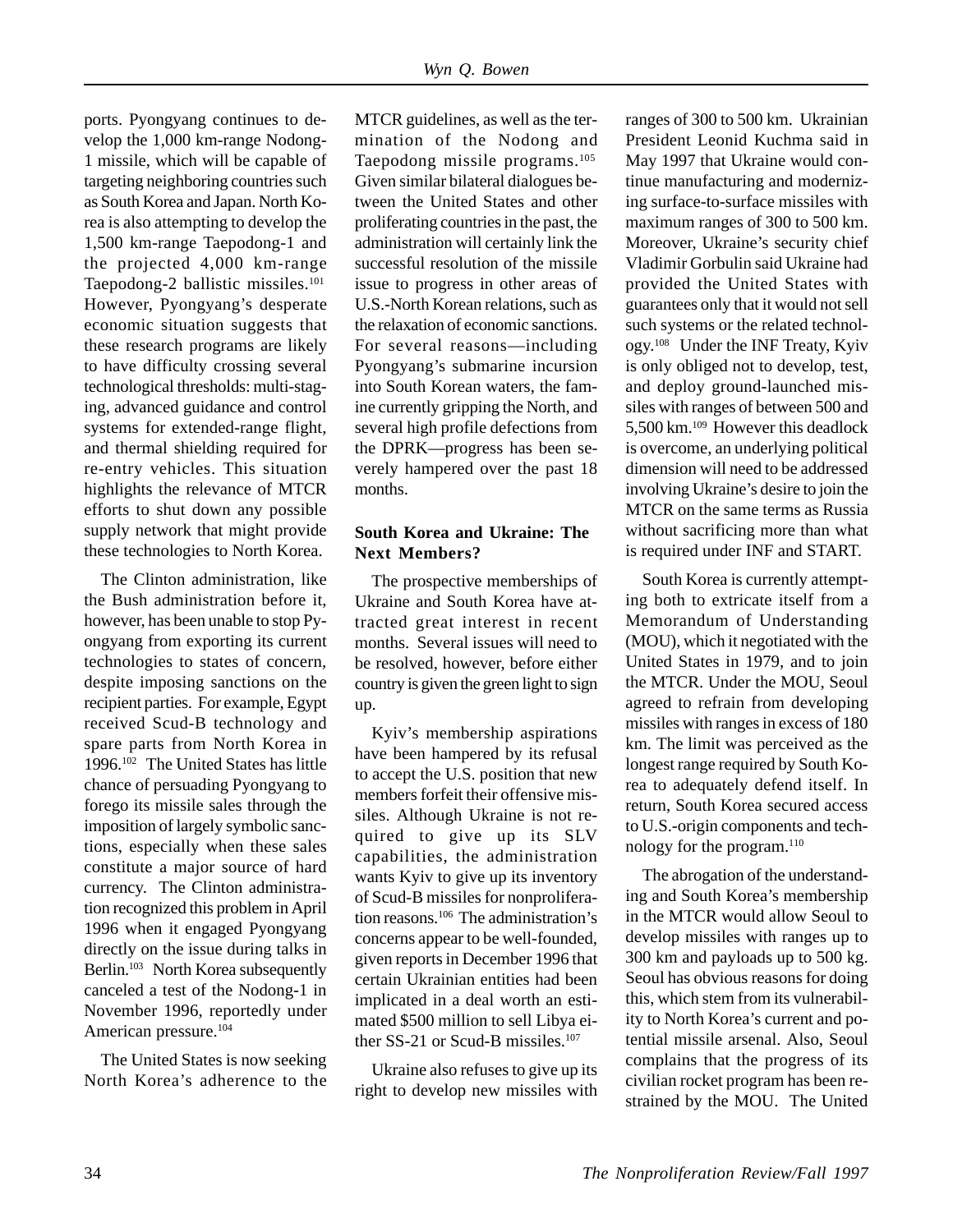States is wary of terminating the understanding, despite Seoul's desire to prove its nonproliferation credentials by joining the MTCR. Washington wants Seoul to maintain the transparency of its missile program and is concerned about the potentially negative reaction in Beijing, Pyongyang, and Tokyo if South Korea begins developing missiles that could threaten them in the future.<sup>111</sup>

According to one South Korean official, the two sides have "reached a broad consensus" that Seoul should be permitted to develop offensive missiles with ranges up to 300 km and commercial rockets with no limits. However, it has been reported that Seoul has yet to agree to America's demand for total transparency in its missile program.<sup>112</sup> Thus, although U.S. support could help lead Seoul into full MTCR membership, the current delay in its acceptance into the regime is likely to continue until Seoul commits itself to the more restrictive guidelines on its military programs being pressed by the United States.

#### **Cruise Missile Proliferation**

In addition to these country-specific challenges, the MTCR will need to act more deliberately in the future to restrict the proliferation of longrange cruise missiles. NIE 95-19 estimated that by 2005 "several countries, including some hostile toward the United States, probably will acquire land-attack cruise missiles (LACMs) with ranges of hundreds of kilometers." The estimate even said that an attack against the continental United States by a developing country using air- or ship-launched cruise missiles would be "technically feasible" by that date.<sup>113</sup>

The relatively small size of cruise

missiles and their variable flight profiles make them difficult to defend against. In addition, cruise missiles could potentially be fitted with satellite navigation technology, which would give developing countries the ability to deliver conventional and unconventional payloads with much greater accuracy than any ballistic missile they currently possess. For these reasons, and because the unit production cost for cruise missiles is much lower than that for ballistic missiles, some analysts have argued that long-range LACMs could eventually overtake ballistic missiles as the delivery system of choice for socalled "rogue" states. According to Dennis Gormley, more than 70 countries already deploy over 75,000 antiship cruise missiles, many of which could be modified into land-attack variants with the inclusion of satellite navigation technology.<sup>114</sup>

Although the MTCR is designed to restrict the spread of WMD-capable cruise as well as ballistic missiles, the technology and components used to develop and produce the former are more widely available. This is because of the widespread availability of anti-ship cruise missiles and because cruise missiles are in effect pilotless aircraft. When considered with the fact that countries like China and Russia are developing advanced cruise missiles and will likely export them in the future, it seems that the future horizontal proliferation of WMD-capable longrange cruise missiles is inevitable.

How the MTCR responds to this development will have a significant influence on the future emergence of the threat. Scott McMahon and Dennis Gormley suggest that because low-technology cruise missiles have already widely

proliferated, the MTCR should target "critical enabling technologies" needed to develop and produce sophisticated versions capable of high speed and/or long range. According to McMahon and Gormley, the most notable enabling technologies include stealth technology and advanced propulsion systems, which are produced almost exclusively by MTCR members and are included in Category II of the annex. They also recommend that the United States should act to raise the awareness of the other members regarding the latent cruise missile threat in order to develop a consensus within the MTCR on the need to control those technologies critical to the development of advanced cruise missiles.<sup>115</sup> However, it would appear that until cruise missile proliferation poses more of a tangible threat to the forces, allies, and/or territory of a significant number of MTCR members, including the United States, the consensus required to enhance controls in this area might not be forthcoming soon. But one needs only to consider the effect of Iraq's ballistic missile attacks during the 1991 Gulf War to appreciate the importance of "external shocks" in generating the consensus necessary for tightening export controls on certain types of military technology.

# **CONCLUSION**

Despite an inauspicious start during the period from 1987 to 1989, there can be little doubt that the MTCR has since had a significant effect in restraining the horizontal spread of long-range ballistic missile capabilities especially in the developing world. This has largely been due to the regime's success in driving up the costs associated with mis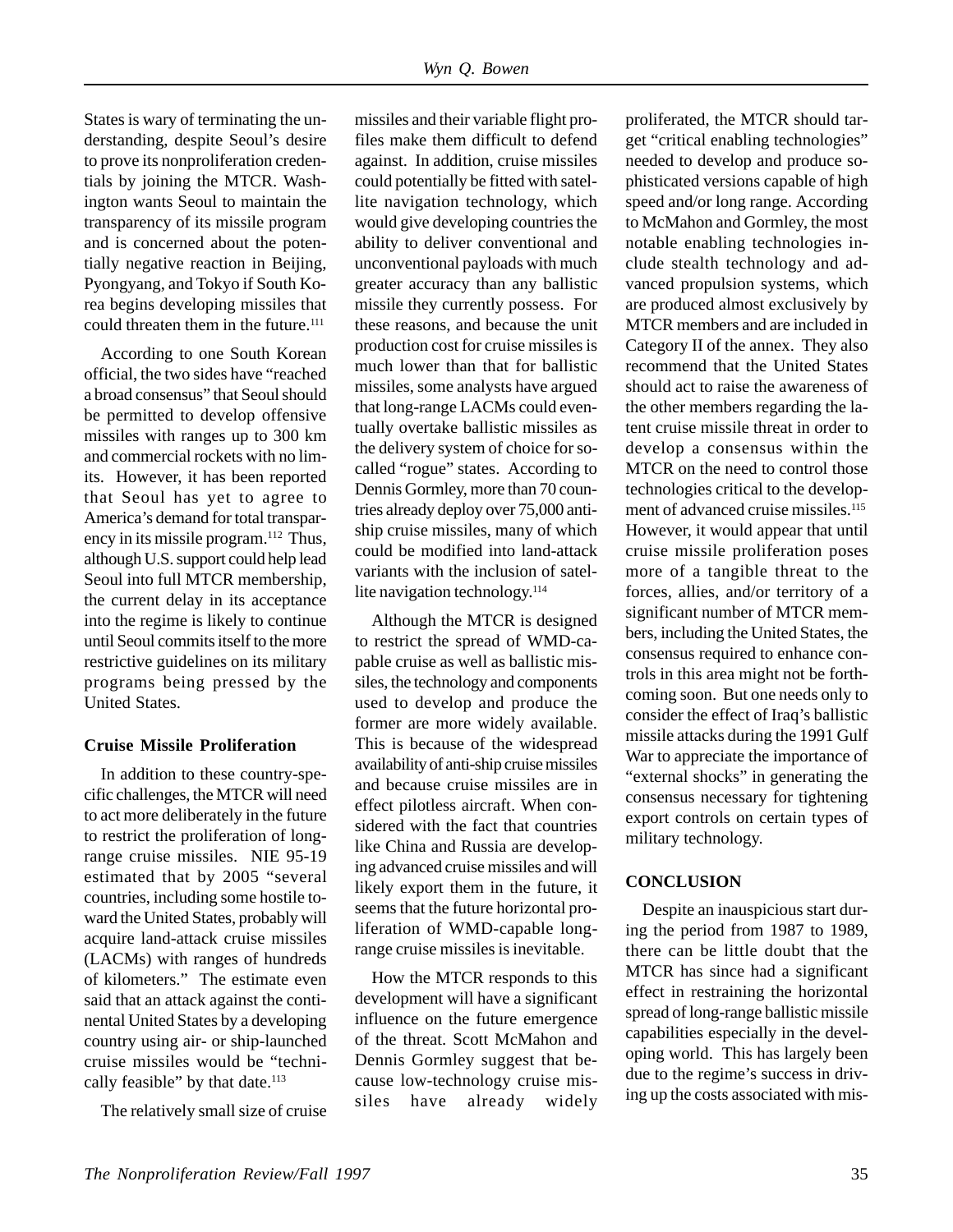sile proliferation. First, it has made proliferation more expensive by limiting the availability internationally of complete ballistic missile systems as well as the key components, subsystems, manufacturing technology, and technical expertise vital to the development and manufacture of ballistic missiles. Second, the regime's expansion to include 29 diverse nations has promoted progress towards establishing the concept of a missile nonproliferation "norm." This norm has helped to drive up the political costs of proliferating for those countries determined to acquire a ballistic missile capability or enhance existing systems.

Summarizing the current situation in the missile field, Aaron Karp observed in a recent article that the MTCR has in most instances succeeded in limiting the ballistic missile programs of countries like Iran, Iraq, and North Korea to technology derived from the Soviet-origin Scud surface-to-surface missile and/or the SA-2 surface-to-air missile.<sup>116</sup> It is difficult to disagree with Karp's supposition that this situation will persist for the foreseeable future. Indeed, a recent DIA report appeared to support this analysis when it said that the ballistic missiles most likely to proliferate "in significant numbers" are Scud upgrades.117 According to Karp, only Brazil, Israel, and India managed to progress beyond this Scud barrier because their rocket programs were initiated well before the MTCR was established and they benefited from access to Western technology and assistance for several years before it was cut off.118

In situations where ballistic missile technology has already widely proliferated, the regime's recent promotion of demand-side approaches to the problem could help to ameliorate the destabilizing effects of current arsenals in key regions of tension. These approaches could be promoted as elements of broader efforts in specific regions designed to reduce tensions between potential belligerents. Indeed, this approach would constitute a logical and realistic step forward in the regime's fight against proliferation.

However, if the regime is to continue restricting proliferation, it is imperative that the member states act to address the continued leakage of missile technology and assistance from three principal sources: China, North Korea, and Russia. North Korea presents the most intractable challenge because of its international isolation. Indeed, it is difficult to prescribe an alternative course of action in this situation beyond persisting with the current dialogue between Washington and Pyongyang. With China and Russia, the member states could draft a revised formula of positive and negative incentives to encourage the Chinese and Russian governments to enforce their respective commitments vis-àvis the regime more effectively. In doing so, both countries should be persuaded that their long-term selfinterests—in economics and security—are best served by strengthening their export controls and preventing lucrative but destabilizing transfers to countries of proliferation concern.

the Federation of American Scientists' homepage at http://www.fas.org/spp/starwars/offdocs/ nie9519.htm.

<sup>2</sup> See: Rowan Scarborough and Bill Gertz, "Missile-Threat Report 'Politicized' GOP Says," *The Washington Times*, January 30, 1996, pp. A1, A14.

3 President's Summary of NIE 95-19.

4 United States General Accounting Office, *Foreign Missile Threats: Analytical Soundness of Certain National Intelligence Estimates*, GAO/ NSIAD96-225 (Washington, D.C.: United States General Accounting Office, August 1996). Also see: Bill Gertz, "Pentagon Missile Study Faulted," *The Washington Times*, September 12, 1996, p. A7.

<sup>5</sup> *NIE 95-19: Independent Panel Review of "Emerging Missile Threats to North America During the Next 15 Years*," unclassified version of the report sent to The Honorable Arlen Specter, Chairman of the Select Committee on Intelligence, United States Senate, Washington, D.C., December 23, 1996. Displayed on the Federation of American Scientists' homepage at http://www.fas.org/irp/ threat/ missile/oca961908.htm. Congress had directed the Director of Central Intelligence to review the underlying assumptions of NIE 95-19. The director was required to have the review conducted by an independent non-governmental panel of individuals with appropriate expertise and experience.

6 United States Arms Control and Disarmament Agency, *Arms Control 1980* (Washington, D.C.: United States Government Printing Office, August 1981), p. 27.

<sup>7</sup> *Nuclear Capable Missile Technology Transfer Policy*, National Security Decision Directive Number 70 (Washington, D.C.: The White House, November 30, 1982).

8 See: John H. Cushman, "7 Nations Agree to Limit Export of Big Rockets," *The New York Times*, April 17, 1987, p. A1; John H. Cushman, "Tightening the Reins in Ballistic Missile Race," *The New York Times*, April 19, 1987, p. E2.

9 United States Department of State Press Briefing (extract), "Missile Technology Control Regime," April 16 1987, in *Current Documents,* United States Department of State (Washington, D.C.: United States Government Printing Office, 1987) p. 75.

<sup>10</sup> The White House, "Nonproliferation Agreement With Allies," April 16, 1987; in *Weekly Compilation of Presidential Documents* (Washington, D.C.: United States Government Printing Office, April 20, 1987).

<sup>11</sup> "Post Cold War Agreements, 1987-1991," in Richard D. Burns, ed., *Encyclopedia of Arms Control and Disarmament, Volume III* (New York: Charles Scribner's Sons, 1993) pp. 1474- 1480.

<sup>&</sup>lt;sup>1</sup> President's Summary of DCI National Intelligence Estimate 95-19 (PS/NIE 95-19), "Emerging Missile Threats to North America During the Next 15 Years," November 1995, displayed on

<sup>12</sup> *Current Documents*, p. 75.

<sup>&</sup>lt;sup>13</sup> Personal interview with U.S. Government official.

<sup>14</sup> United States Arms Control and Disarmament Agency, *The Missile Technology Control*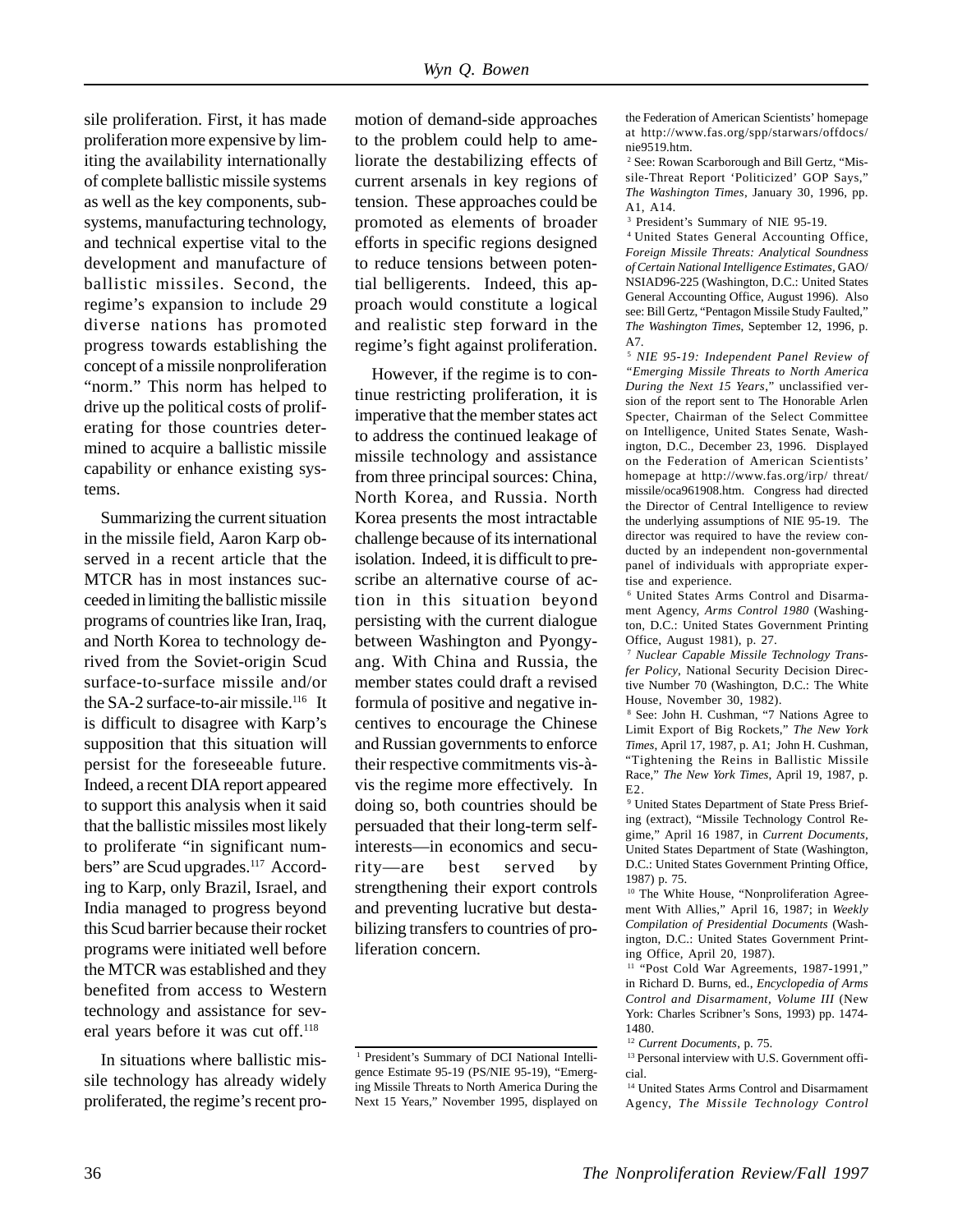*Regime:Fact Sheet* (Washington, D.C.: United States Arms Control and Disarmament Agency, May 17, 1993) p. 1.

<sup>15</sup> *Current Documents*, p. 76.

16 Author's interview with U.S. Government official.

17 See: *The Missile Technology Control Regime: Fact Sheet*, p. 1; and Burns, *Encyclopedia of Arms Control and Disarmament, Volume III,* p. 1475. <sup>18</sup> *Current Documents*, p. 76.

<sup>19</sup> *The Missile Technology Control Regime: Fact Sheet*, p. 2.

<sup>20</sup> *Weekly Compilation of Presidential Documents*, p. 80

21 Aaron Karp, "Ballistic Missile Proliferation in the Third World," in *SIPRI Yearbook 1991: World Armaments and Disarmament* (Oxford: Oxford University Press, 1991), p. 327.

22 "Behind the Condor Carbon-Carbon Smuggling Case," *US News and World Report*, July 25, 1988, p. 38.

23 United States General Accounting Office, *Arms Control: US Efforts to Control the Transfer of Nuclear-Capable Missile Technology*, GAO/NSIAD-90-176 (Washington, D.C.: United States General Accounting Office, June 1990), p. 2.

<sup>24</sup> *Ibid.*, pp. 7-8.

<sup>25</sup> *Ibid.*

<sup>26</sup> *Current Documents*, p. 79.

27 OPR (Riyadh), March 19, 1988; in FBIS-NES-88-054 (21 March, 1988), "Statement on the purchase of Chinese-made missiles."

28 Shirley A. Han and Robert Shuey, *Chinese Missile and Nuclear Proliferation: Issues for Congress*, CRS Issue Brief (Washington, D.C.: Congressional Research Service, The Library of Congress, February 10, 1994), p. 4.

29 See: D. Oberdorfer, "US Seeks to Curb Argentine Missile Project," *The Washington Post*, September 1988, p. A6; "Condor II: Argentina's Mission," *Atlantic News*, September 30, 1988; Deborah A. Ozga, "A Chronology of the Missile Technology Control Regime," *The Nonproliferation Review* I (Winter 1994), p. 74.

30 See: Michael R. Gordon, "US and Soviets Discuss Curbing Missile Exports," *The New York Times*, September 27, 1988, p. A1; "Shultz, in China, Urges Talks on Curbing Spread of Missiles," *The Washington Post*, July 15, 1988, p. A15; "Chinese Missiles Sold in MidEast Worrying Shultz," *The New York Times*, July 16, 1988, p. A1; T. Luard, "American Defence Chief Aims to Curb Peking Rocket Sales," *The Daily Telegraph*, September 6, 1988; "China Snubs US Over MidEast Arms Sales," *Financial Times*, September 7, 1988.

31 Ozga, "A Chronology of the Missile Technology Control Regime," p. 75.

<sup>32</sup> *Ibid*., p. 71.

33 Testimony of Elizabeth Verville, Deputy Assistant Secretary of State for Politico-Military Affairs, before the Joint Economic Committee of the United States Congress, September 21, 1990, in *Arms Trade and Nonproliferation*, hearings before the Subcommittee on Technology and National Security, Joint Economic Committee of the United States Congress, 101st Congress, 2nd Session, 102nd Congress, 1st Session, September 21, 1990 and April 23, 1991 (Washington, D.C.: United States Government Printing Office, 1992) p.42.

34 See: Ozga, "A Chronology of the Missile Technology Control Regime," p. 77; "Canada Hosts MTCR Meeting," *Disarmament Bulletin*, No. 14 (Fall 1990), p. 27.

<sup>35</sup> Testimony of James LeMunyon, Deputy Assistant Secretary for Export Administration, Department of Commerce, before the Joint Economic Committee of the United States Congress, September 21, 1990, in *Arms Trade and Nonproliferation*, pp. 38-39.

36 Testimony of Henry Sokolski, Deputy for Nonproliferation Policy, Department of Defense, before the Joint Economic Committee of the United States Congress, September 21, 1990, in *Arms Trade and Nonproliferation*, pp. 41-42.

37 "US Broadens Missile Controls," *Export Control News*, January 28, 1993, pp. 2-3.

38 For example see: Kenneth R. Timmerman, *The Poison Gas Connection: Western Suppliers of Unconventional Weapons to Iraq and Libya*, a special report sponsored by the Simon Wisenthal Center, 1990, pp. 1-54.

39 For example see: Gary Milhollin, *Licensing Mass Destruction: US Exports To Iraq 1985- 1990* (Washington, D.C.: Wisconsin Project On Nuclear Arms Control, June 1991); Bureau of Export Administration, United States Department of Commerce, "CONSARC Chronology," September 7, 1990, in *Arms Trade and Nonproliferation;* hearings before the Subcommittee on Technology and National Security, Joint Economic Committee of the United States Congress, 101<sup>st</sup> Congress, 2<sup>nd</sup> Session, 102nd Congress, 1st Session, September 21, 1990 and April 23, 1991 (Washington, D.C.: United States Government Printing Office, 1992); Committee on Government Operations, United States House of Representatives, *Strengthening the Export Licensing System*, Report 102-137, 102<sup>nd</sup> Congress, 1<sup>st</sup> Session, July 2, 1991 (Washington, D.C.: United States Government Printing Office, July 2, 1991), p. 18.

40 See: Office of the Press Secretary, The White House, December 13, 1990, *Fact Sheet on Enhanced Proliferation Control Initiative,* pp. 1-2; and David Silverberg, "US Arms Proliferation Proposal Will Rise or Fall on World Support," *Defense News*, December 17, 1990, pp. 4, 36.

41 "White House Statement on Weapons of Mass Destruction," March 7, 1991, in *Public Papers of the Presidents of the United States: George Bush 1991*, Book 1: January 1-June 30, 1991 (Washington, D.C.: United States Government Printing Office, 1992), p. 223.

41 Sanctions imposed for Category I violations are more stringent than those for Category II violations. Depending on the seriousness of the violation, sanctions imposed include various combinations of the following: denial of certain

or all types of U.S. export licenses; denial of certain or all import rights into the U.S.; and denial of certain or all contracting rights with the U.S. government. See: "Title XVII: Missile Technology Controls, National Defense Authorization Act for Fiscal Year 1991," Public Law 101-510, 101st Congress, 1st Session, November 5, 1990, *United States Statute at Large 1990* (Washington, D.C.: United States Government Printing Office, 1991), pp. 1389-2352.

43 See: Michael R. Gordon, "Clash Erupts on Ways to Halt Spread of Missiles," *The New York Times*, November 1, 1989, p. A10; and David Silverberg, "MTCR Proposals Expected To Ignite Friction In Congress, Among Allies," *Defense News*, September 4, 1989, pp. 31-32.

<sup>44</sup> *United States Statutes at Large 1990*, pp. 1389- 2352.

45 See: Wyn Bowen and Andrew Koch, "Nonproliferation is Embraced by Brazil," *Jane's Intelligence Review* (June 1996), pp. 283-287. 46 See; David Silverberg, "French Proposal May Violate Pact on Proliferation," *Defense News*, July 17, 1989, pp. 4, 52; Paris Domestic Service (Paris), July 17, 1989; in JPRS-TAC-89- 030 (26 July 1989), "Negotiations with France to Buy Ariane Rocket Engine Technology"; Michael, R. Gordon, "US Tries To Stop Brazil's Missile Technology Deal," *The New York Times*, October 19, 1989, p. A6; Statement by Senator Jeff Bingaman on the floor of the Senate, October 7, 1989; "French Technology Transfer to Brazil in Violation of the MTCR," *Congressional Record*, Senate, October 7, 1989, Volume 135, Number 134 (Washington, D.C.: United States Government Printing Office, October 7, 1989), pp. S12992-12995.

<sup>47</sup> Testimony of Elizabeth Verville, Deputy Assistant Secretary of State for Politico-Military Affairs, before the Joint Economic Committee of the United States Congress, September 21, 1990, in *Arms Trade and Nonproliferation*, pp. 44-45.

48 Erik Wemple, "Fighting An Uphill Battle: Missile Technology Export Controls," *Export Control News*, October 25, 1990, p. 10.

49 United States Department of State, *US Heat Treatment of Brazilian Rocket Casings* (Washington, D.C.: United States Department of State, December 24, 1990).

50 Written response to a question posed to Henry Sokolski, Deputy for Nonproliferation Policy, Department of Defense, Senate Committee on Governmental Affairs, October 9, 1990. *Proliferation and Regional Security in the 1990s*, hearing before the Committee on Governmental Affairs, United States Senate, 101st Congress, 2nd Session, October 9, 1990 (Washington, D.C.: United States Government Printing Office, 1991), p. 84.

51 Brian Chow, *Emerging Space Launch Programs-Economics and Safeguards* (Santa Monica: The RAND Corporation, 1993), p. iii. <sup>52</sup> *Ibid.*, pp. 1-67.

53 Henry Sokolski, *Ending South Africa's Rocket Program: A Nonproliferation Success* (Washington, D.C.: Nonproliferation Policy Edu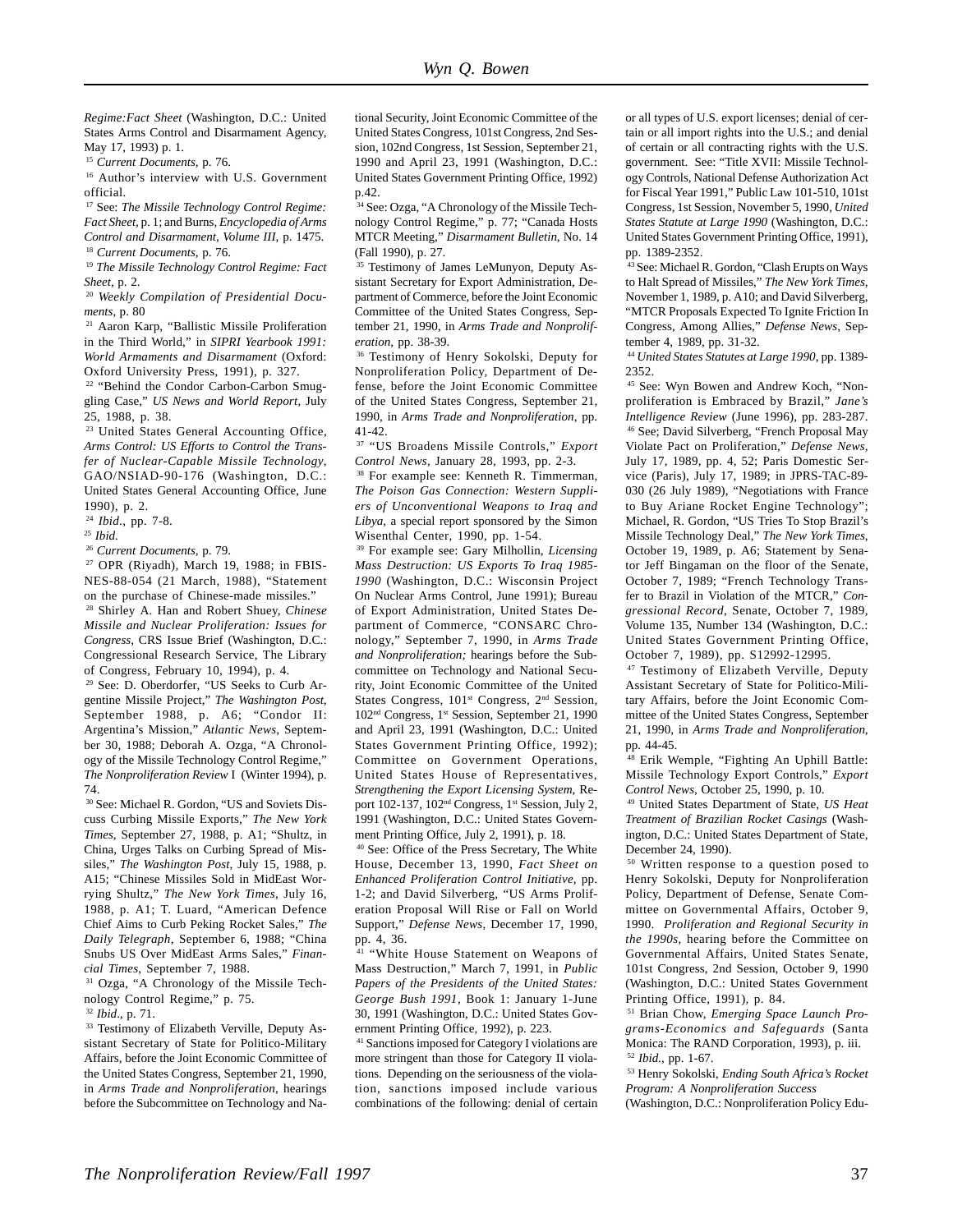cation Center, undated).

54 For example, see: William C. Potter and Adam Stulberg, "The Soviet Union and the Spread of Ballistic Missiles," *Survival* XXXII (November/ December 1990), p. 548.

55 "Soviet-United States Joint Statement On Nonproliferation," June 4, 1990, *Public Papers of the Presidents of the United States: George Bush 1990,* Book 1: January 1-June 30, 1990 (Washington, D.C.: United States Government Printing Office, 1991), pp. 768-771.

56 Andrew Lawler, "US Sanctions Target Indian, Russian Programs," *Space News*, May 11-17, 1992, pp. 1, 28.

57 Richard Boucher, Deputy Spokesman, Office of the Assistant Secretary/Spokesman, United States Department of State, *Russian Sale of Rocket Engines to India* (Washington, D.C.: United States Department of State, May 11, 1992); Andrew Lawler, "US Sanctions Imposed; Indian Deal With Russia Still On," *Space News*, May 18-24, 1992, p. 14.

58 For an examination of U.S.-Russian relations vis-a-vis the MTCR see: Charles C. Peterson, "Moscow, Washington, and the Missile Technology Control Regime," *Contemporary Security Policy* 16 (August 1995).

59 See: "Imposition of Missile Proliferation Sanctions Against Chinese and Pakistani Entities," *Federal Register*, Volume 56, Number 137 (Washington, D.C.: United States Government Printing Office, July 17, 1991), p. 32601; Office of the Press Secretary, The White House, June 16, 1991, *Fact Sheet: China Trade*, pp. 1-2.

60 See: John Lewis, Hua Di, Xue Litai, "Beijing's Defense Establishment: Solving the Arms-Export Enigma," *International Security* 15 (Spring 1991), p. 97.

61 Jon B. Wolfstahl, "Israel Accepts MTCR Guidelines," *Arms Control Today* 21 (November 1991), p. 20; "Israel, Pressed By US, Puts Limits On Its Export Of Missiles," *The Washington Post*, October 4, 1991, p. A21.

62 Office of the Secretary of Politico-Military Affairs, United States Department of State, "Missile Proliferation and ARMSCOR," *Federal Register*, Volume 56, Number 199 (Washington, D.C.: United States Government Printing Office, October 15, 1991), pp. 51734-51735.

63 Aaron Karp, "Ballistic Missile Proliferation," *SIPRI Yearbook 1991: World Armaments and Disarmament* (Oxford: Oxford University Press, 1991), p. 327.

64 Wyn Q. Bowen, "Brazil's Accession to the MTCR," *The Nonproliferation Review* III (Spring-Summer 1996), p. 87.

65 See: "Imposition of Missile Proliferation Sanctions Against North Korean and Iranian Entities," *Federal Register*, Volume 57, Number 67 (Washington, D.C.: United States Government Printing Office, April 7, 1992), pp. 11767-11768; "Imposition of Missile Proliferation Sanctions Against North Korean and Syrian Entities," *Federal Register*, Volume 57, Number 130 (Washington, D.C.: United States Government Printing Office, July 7, 1992), pp. 29924-

#### 29925.

66 In response to proliferation concerns, the new policy provided for "additional constraints or safeguards" to be included with such transfers if they were deemed necessary to ensure the technology was not misused. Office of the Press Secretary, The White House, *Fact Sheet: Nonproliferation and Export Control Policy* (Washington, D.C.: The White House, September 27, 1993).

67 Ben Iannotta and Andrew Lawler, "Gore To Mediate Missile Dispute," *Space News*, September 20-26, 1993, pp. 4,21. Also see: Andrew Lawler, "US Lawmakers Look to Intensify Missile Export Limits," *Defense News*, October 4- 10, 1993, p. 34.

68 Philip Finnegan, "Clinton Export Plan Draws Fire," *Defense News*, October 10, 1993, pp. 1,36.

69 Jon B. Wolfstahl, "President Clinton Unveils New Non-Proliferation Export Policies,' *Arms Control Today* 23 (November 1993), p. 22. 70 Ben Iannotta and Andrew Lawler, pp.4,21. 71 Andrew Lawler, "Lawmakers Rap Clinton's Policy on Missile Sales," *Defense News*, October 4, 1993, pp. 3,34.

72 United States Department of State, *Missile Technology Control Regime Holds Plenary Meeting in Bonn* (Washington, D.C.: United States Department of State, October 12 1995); "MTCR Expands," *Arms Sales Monitor*, December 5, 1995, p. 4

73 See: Wyn Bowen and Andrew Koch, "Nonproliferation is Embraced by Brazil," *Jane's Intelligence Review* (June 1996), p. 286; and Bowen, "Brazil's Accession to the MTCR," pp. 88-89.

74 Jose Casado, *O Estado De Sao Paulo* (Sao Paulo), April 30, 1995, p. A4; in FBIS-TAC-95-003 (30 April 1995); EFE (Madrid), May 5, 1995; in FBIS-TAC-95-003 (5 May 1995); EFE (Madrid), April 30, 1995; in FBIS-TAC-95-003 (30 April 1995).

75 See: R.F. Botha, *Space Industry In South Africa*, Press Release Number 22/93 (New York: Permanent Mission of South Africa to the United Nations, June 30, 1993); Reuter, June 30, 1993; in Executive News Service, June 30, 1993, "South Africa Abandons Independent Program." In 1992, South Africa had attempted to give its space launch efforts more legitimacy by giving responsibility for the program to Denel (Pty) Ltd. Denel was established in April 1992 by regrouping most of the subsidiaries of the Armaments Corporation of South Africa (ARMSCOR). *The Denel Group: Denel Corporate Profile*, Denel (Pty) Ltd, PO Box 8322, Hennopsmeer, 0046, Republic of South Africa, p.1.

76 Andrew Lawler, "Russians OK Missile Export Control," *Space News*, September 6, 1993, p. 6; Pavel Vanichkin, Itar-Tass (Moscow), September 2, 1993; in FBIS-SOV-93-169 (2 September 1993).

77 Theresa Hitchens, "US Backs Russia in MTCR," *Defense News*, July 17-23 1995, p. 12.

78 "US Waives Russia-Brazil MTCR Violation,"

*Arms Control Today* 25 (July-August 1995), p. 27.

79 Prepared Statement Of The Honorable Thomas E. McNamara, Assistant Secretary Of State Bureau Of Political-Military Affairs, Senate Banking, Housing, And Urban Affairs Committee, Subcommittee On International Finance And Monetary Policy, September 21 1995; *Federal News Service*, September 21 1995, pp. 1-6.

80 R. Jeffrey Smith, "Ukraine Agrees to follow Missile Control Treaty," *The Washington Post*, May 14, 1994.

81 Michael McCurry, Office of the Spokesman, United States Department of State,August 25, 1991, *China/Pakistan: M-11 Missile Sanctions.*

82 Office of the Spokesman, United States Department of State, October 4, 1994, *Joint United State-People's Republic of China Statement On Missile Proliferation.*

83 For example, see: "India Pledges Support for Agni Program," Current Missile News (March 1997) (http://www.cdiss.org/ 97march1.htm).

84 For example see: "India Tests Prithvi SRBM," Current Missile News (February 1997) (http:// www.cdiss. org/97fed2.htm).

85 United States Department of State, *Missile Technology Control Regime Holds Plenary Meeting in Bonn* (Washington, D.C.: United States Department of State, October 12 1995); "MTCR Expands," *Arms Sales Monitor*, December 5, 1995, p. 4; The White House, *Press Release:* T*ext Of A Letter From The President To The Speaker Of The House Of Representatives And The President Of The Senate* (Washington, D.C.: The White House, November 12, 1996) (http://library.whitehouse.gov).

86 White House Press Release, November 12, 1996.

87 Shirley A. Kan, *Chinese Proliferation of Weapons of Mass Destruction: Current Policy Issues*, CRS Issue Brief (Washington, D.C.: Congressional Research Service, The Library of Congress, April 14, 1997), p. 14.

88 "Canada Calls For Ballistic-Missile Ban," *International Defense Review*, June 1995, p. 5. 89 See: Theresa Hitchens, "ACDA Promotes Worldwide Ban On Midrange Missiles," *Defense News*, July 4-10, 1994, p. 16; Dennis Gormley, "Global INF Treaty Poses Hidden Risk," *Defense News*, September 5, 1995, pp. 43-44.

90 "Back to Baghdad, Part 3: Armed and Dangerous," transcript of *CNN Presents*, February 25, 1996, pp. 2-3.

91 "Technology Smuggled," *Jane's Defense Weekly*, June 26, 1996, p. 6.

92 Robin Wright, "Russia Warned On Helping Iran Missile Program," *The Los Angeles Times*, February 12, 1997 (http://www.latimes).

93 See: *Sovetskaya Rossiya*, April 3, 1997, p. 3, in FBIS-SOV-97-067 (3 April 1997); Pyotr Yudin, "Sales Cast Doubt On Russia's Arms Control," *Defense News*, April 14-20, 1997, pp. 4, 26; Nikolai Novichkov, "Russia Details Illegal Deliveries to Armenia," *Jane's Defence Weekly*, April